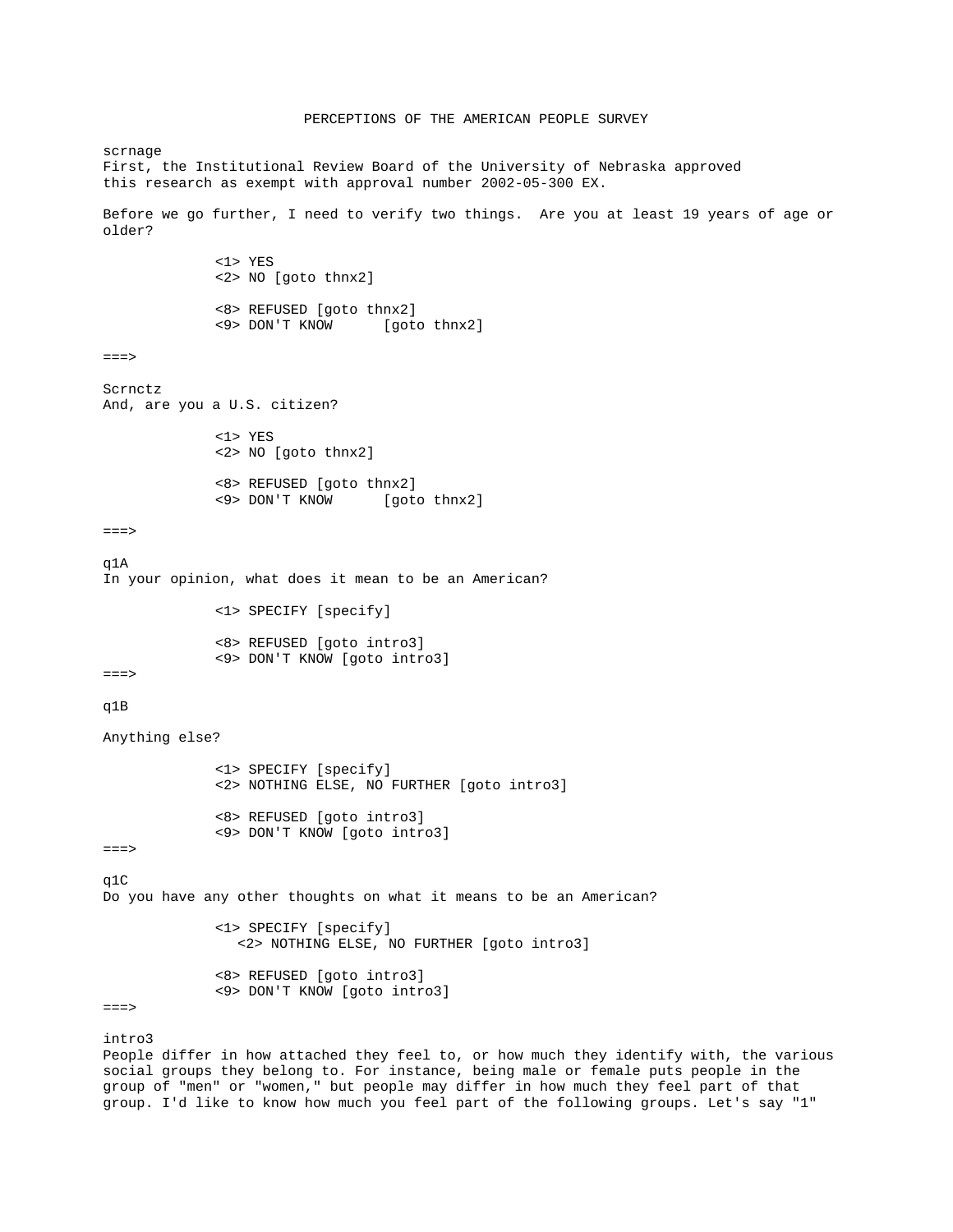means you do not feel part of the group at all and "7" means you feel very strongly part of the group, while 2 through 6 indicate something in between.

<1> CONTINUE

 $==->$ 

q21

Let's begin with people in your racial or ethnic group. With "1" meaning you do not feel part of the group at all and "7" meaning you feel very strongly part of the group, while 2 through 6 indicate something in between. How strongly do you feel part of, or identify with, people in your racial or ethnic group?

 1 MEANS DON'T FEEL PART OF THE GROUP AT ALL; 7 MEANS FEEL STRONGLY PART OF THE GROUP. 2 through 6 MEAN SOMETHING BETWEEN

<1-7> RATING

 <8> REFUSED <9> DON'T KNOW

 $==->$ 

q22 How about people who are the same sex as you?

> 1 MEANS DON'T FEEL PART OF THE GROUP AT ALL; 7 MEANS FEEL STRONGLY PART OF THE GROUP. 2 through 6 MEAN SOMETHING BETWEEN

> > <1-7> RATING

 <8> REFUSED <9> DON'T KNOW

 $=$  $=$  $>$ 

q23

How about people who do the same kind of work as you?

 1 MEANS DON'T FEEL PART OF THE GROUP AT ALL; 7 MEANS FEEL STRONGLY PART OF THE GROUP. 2 through 6 MEAN SOMETHING BETWEEN

<1-7> RATING

 <8> REFUSED <9> DON'T KNOW

 $==->$ 

 $q24$ How about the American people?

1 MEANS DON'T FEEL PART OF THE GROUP AT ALL;

 7 MEANS FEEL STRONGLY PART OF THE GROUP. 2 through 6 MEAN SOMETHING BETWEEN

<1-7> RATING

 <8> REFUSED <9> DON'T KNOW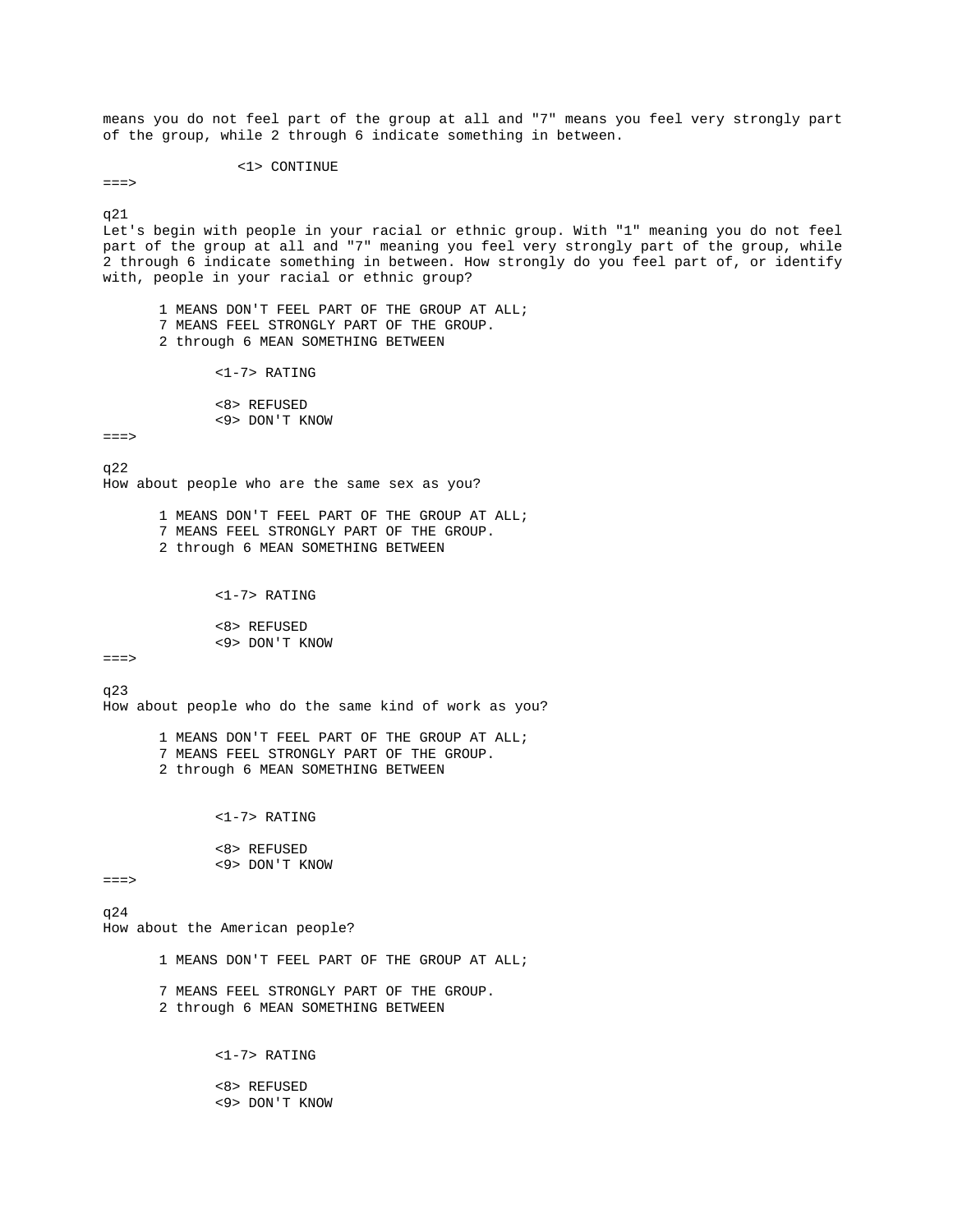q25 How about people who share your religious beliefs? 1 MEANS DON'T FEEL PART OF THE GROUP AT ALL; 7 MEANS FEEL STRONGLY PART OF THE GROUP. 2 through 6 MEAN SOMETHING BETWEEN <1-7> RATING <8> REFUSED <9> DON'T KNOW  $==->$ q26 How about people from your region of the country? 1 MEANS DON'T FEEL PART OF THE GROUP AT ALL; 7 MEANS FEEL STRONGLY PART OF THE GROUP. 2 through 6 MEAN SOMETHING BETWEEN <1-7> RATING <8> REFUSED <9> DON'T KNOW  $==->$  $q27$ How about people from your state? 1 MEANS DON'T FEEL PART OF THE GROUP AT ALL; 7 MEANS FEEL STRONGLY PART OF THE GROUP. 2 through 6 MEAN SOMETHING BETWEEN <1-7> RATING <8> REFUSED <9> DON'T KNOW  $==->$ intro1 Now I am going to ask you some questions about all of the people currently living in the United States, including those who are American citizens and those who are not. For each of the following groups, I want you to use a number between 0 and 100 to estimate its percentage of all people currently living in the United States, Americans and non-

q2 What percentage of all people currently living in the United States, Americans and non-Americans, is Black?

Americans. The percentages do not have to add to 100%. Even if you are not exactly sure

PERCENTAGE <0.0-100.0>

of the answer, I want you to give me your best guess.

<u> DON'T KNOW or NO OPINION

===>

q3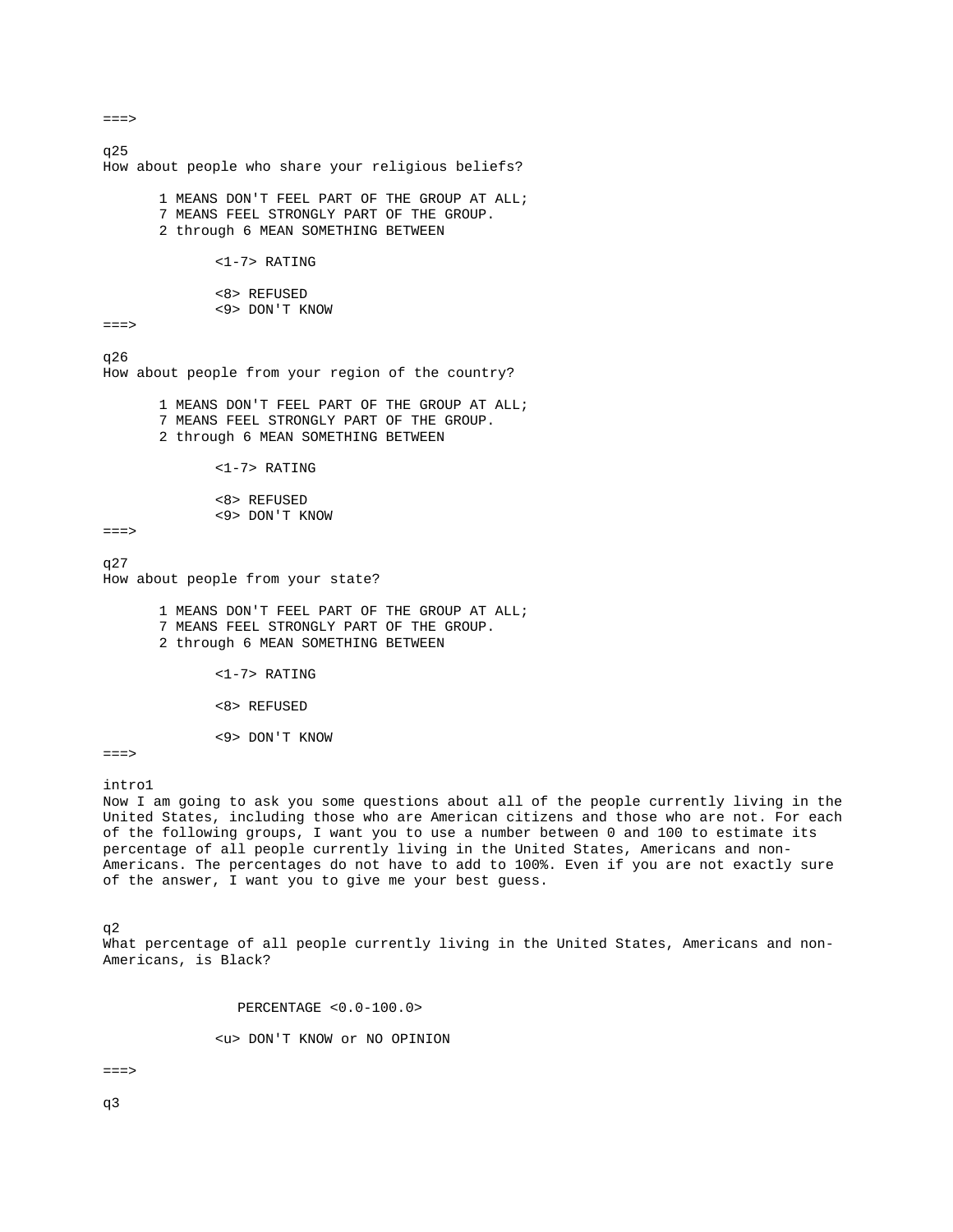What percentage of all people currently living in the United States, Americans and non-Americans is Hispanic?

PERCENTAGE <0.0-100.0>

<u> DON'T KNOW or NO OPINION

 $=$  $=$  $>$ 

q4

What percentage of all people currently living in the United States, Americans and non-Americans, is Asian?

PERCENTAGE <0.0-100.0>

<u> DON'T KNOW or NO OPINION

===>

q5

What percentage of all people currently living in the United States, Americans and non-Americans, is White?

PERCENTAGE <0.0-100.0>

<u> DON'T KNOW or NO OPINION

===>

q6

What percentage of all people currently living in the United States, Americans and non-Americans, is Jewish?

PERCENTAGE <0.0-100.0>

<u> DON'T KNOW or NO OPINION

 $==->$ 

q7 What percentage of all people currently living in the United States, Americans and non-Americans, is Christian?

PERCENTAGE <0.0-100.0>

<u> DON'T KNOW or NO OPINION

===>

q8

What percentage of all people currently living in the United States, Americans and non-Americans, is illegal immigrants?

PERCENTAGE <0.0-100.0>

<u> DON'T KNOW or NO OPINION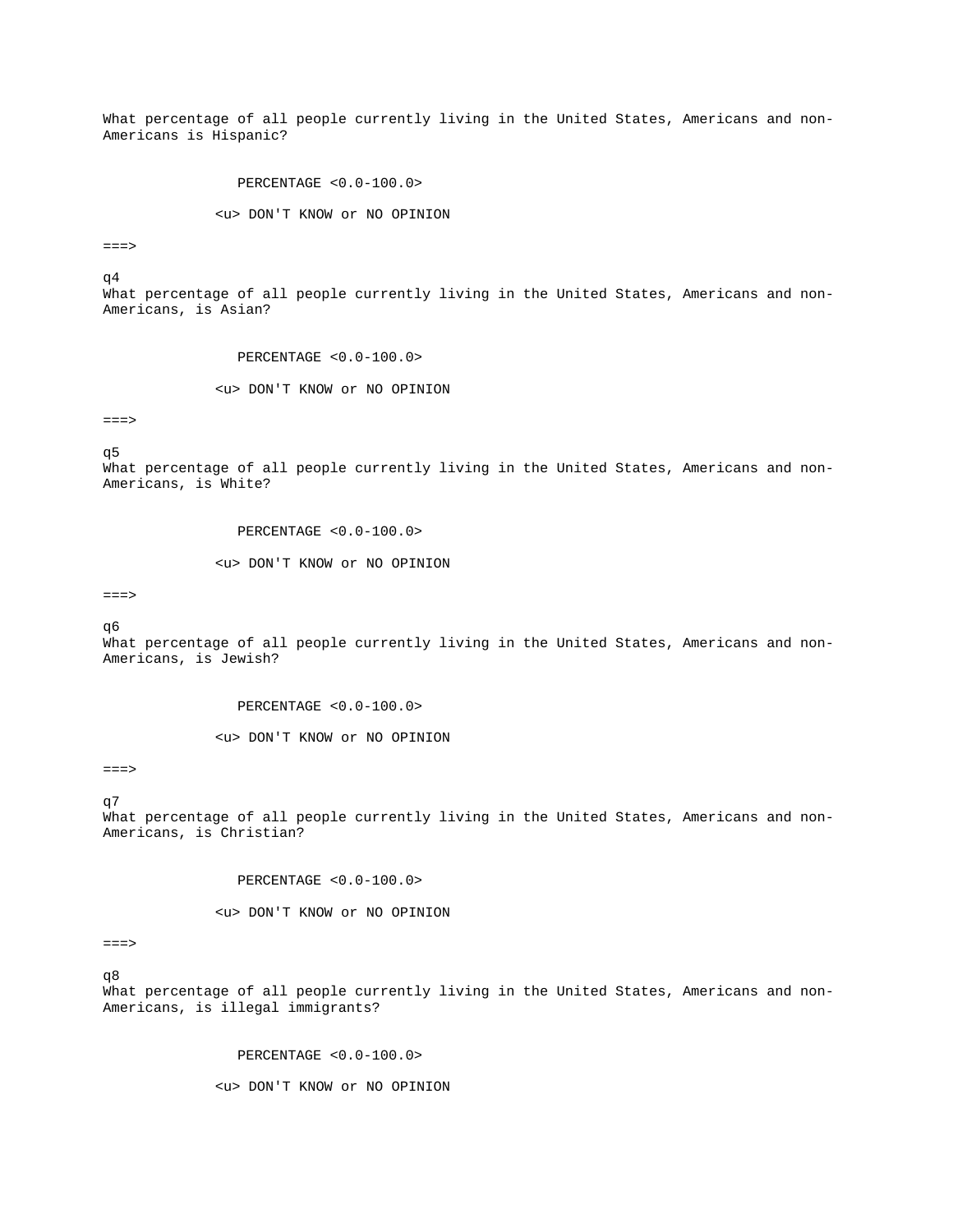$==->$ 

q10

What percentage of all people currently living in the United States, Americans and non-Americans, is people who are on welfare?

PERCENTAGE <0.0-100.0>

<u> DON'T KNOW or NO OPINION

 $===>$ 

 $q11$ 

What percentage of all people currently living in the United States, Americans and non-Americans, is people who give to charity?

PERCENTAGE <0.0-100.0>

<u> DON'T KNOW or NO OPINION

 $==->$ 

intro2

Now, I'd like you to just think about the American people themselves, not all of the people currently living in the United States who may or may not be Americans. Again, for each of the following groups, I want you to use a number between 0 and 100 to estimate the percentage of the American people themselves. The percentages do not have to add to 100%. Even if you are not exactly sure of the answer, I want you to give me your best guess.

q12

What percentage of the American people themselves is Black?

PERCENTAGE <0.0-100.0>

<u> DON'T KNOW or NO OPINION

 $==->$ 

q13

What percentage of the American people themselves is Hispanic?

PERCENTAGE <0.0-100.0>

<u> DON'T KNOW or NO OPINION

===>

q14 What percentage of the American people themselves is Asian?

PERCENTAGE <0.0-100.0>

<u> DON'T KNOW or NO OPINION

 $==->$ 

q15 What percentage of the American people themselves is White?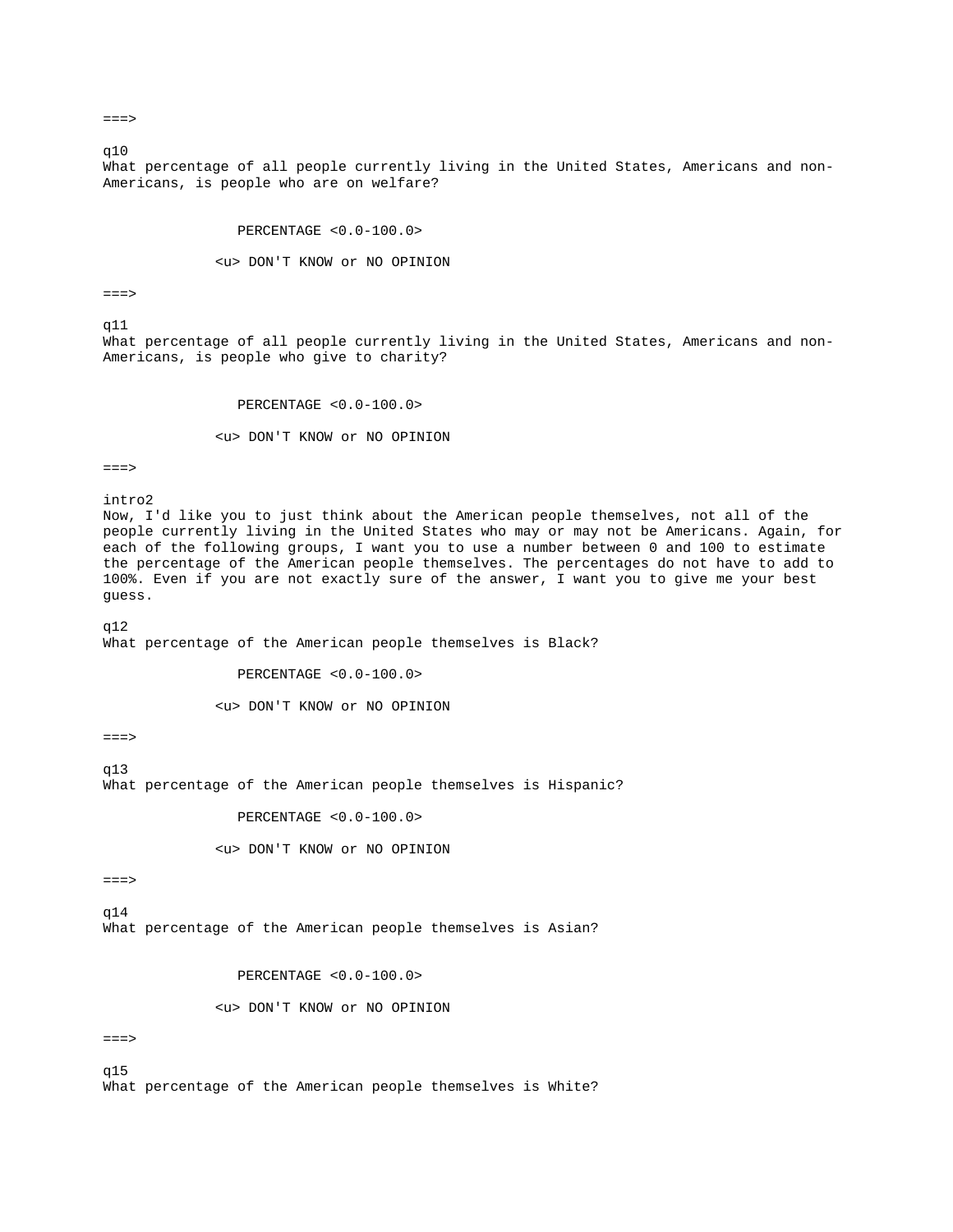# PERCENTAGE <0.0-100.0>

### <u> DON'T KNOW or NO OPINION

 $==->$ 

q16

What percentage of the American people themselves is Jewish?

## PERCENTAGE <0.0-100.0>

## <u> DON'T KNOW or NO OPINION

===>

q17 What percentage of the American people themselves is Christian?

# PERCENTAGE <0.0-100.0>

<u> DON'T KNOW or NO OPINION

 $==->$ 

q19

What percentage of the American people themselves is people who are on welfare?

PERCENTAGE <0.0-100.0>

### <u> DON'T KNOW or NO OPINION

===>

q20

What percentage of the American people themselves is people who give to charity?

PERCENTAGE <0.0-100.0>

<u> DON'T KNOW or NO OPINION

===>

# intro4

For the next set of questions, I would like you to tell me if you strongly agree, agree, neither agree nor disagree, disagree, or strongly disagree with the following statements.

q28

Being an American is something I rarely even think about. Would you say you...

 <1> Strongly agree <2> Agree <3> Neither agree nor disagree <4> Disagree, or <5> Strongly disagree? <8> REFUSED <9> DON'T KNOW

===>

q29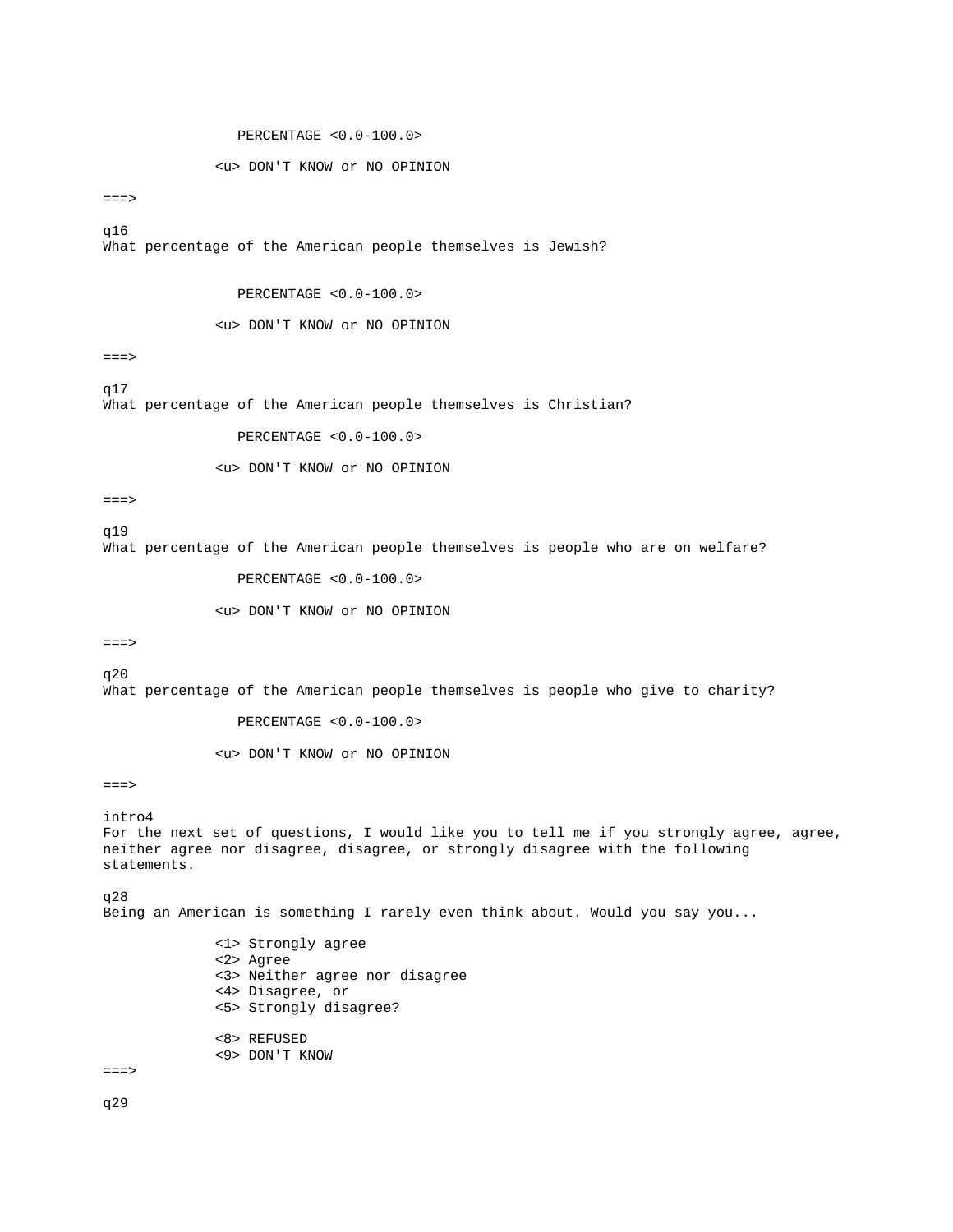When I think of the American people, I think of people who are a lot like me. <1> STRONGLY AGREE <2> AGREE <3> NEITHER AGREE NOR DISAGREE <4> DISAGREE, OR <5> STRONGLY DISAGREE? <8> REFUSED <9> DON'T KNOW  $==->$ q30 Being an American is important to the way I think of myself as a person. <1> STRONGLY AGREE <2> AGREE <3> NEITHER AGREE NOR DISAGREE <4> DISAGREE, OR <5> STRONGLY DISAGREE? <8> REFUSED <9> DON'T KNOW  $==->$ q31 When someone from another country criticizes the United States, it doesn't bother me at all. <1> STRONGLY AGREE <2> AGREE <3> NEITHER AGREE NOR DISAGREE <4> DISAGREE, OR <5> STRONGLY DISAGREE? <8> REFUSED <9> DON'T KNOW  $==->$ q34 I feel proud to be an American. <1> STRONGLY AGREE <2> AGREE <3> NEITHER AGREE NOR DISAGREE <4> DISAGREE, OR <5> STRONGLY DISAGREE? <8> REFUSED <9> DON'T KNOW ===> q35 I would feel good if I were described as a typical American. <1> STRONGLY AGREE <2> AGREE <3> NEITHER AGREE NOR DISAGREE <4> DISAGREE, OR <5> STRONGLY DISAGREE? <8> REFUSED <9> DON'T KNOW  $==->$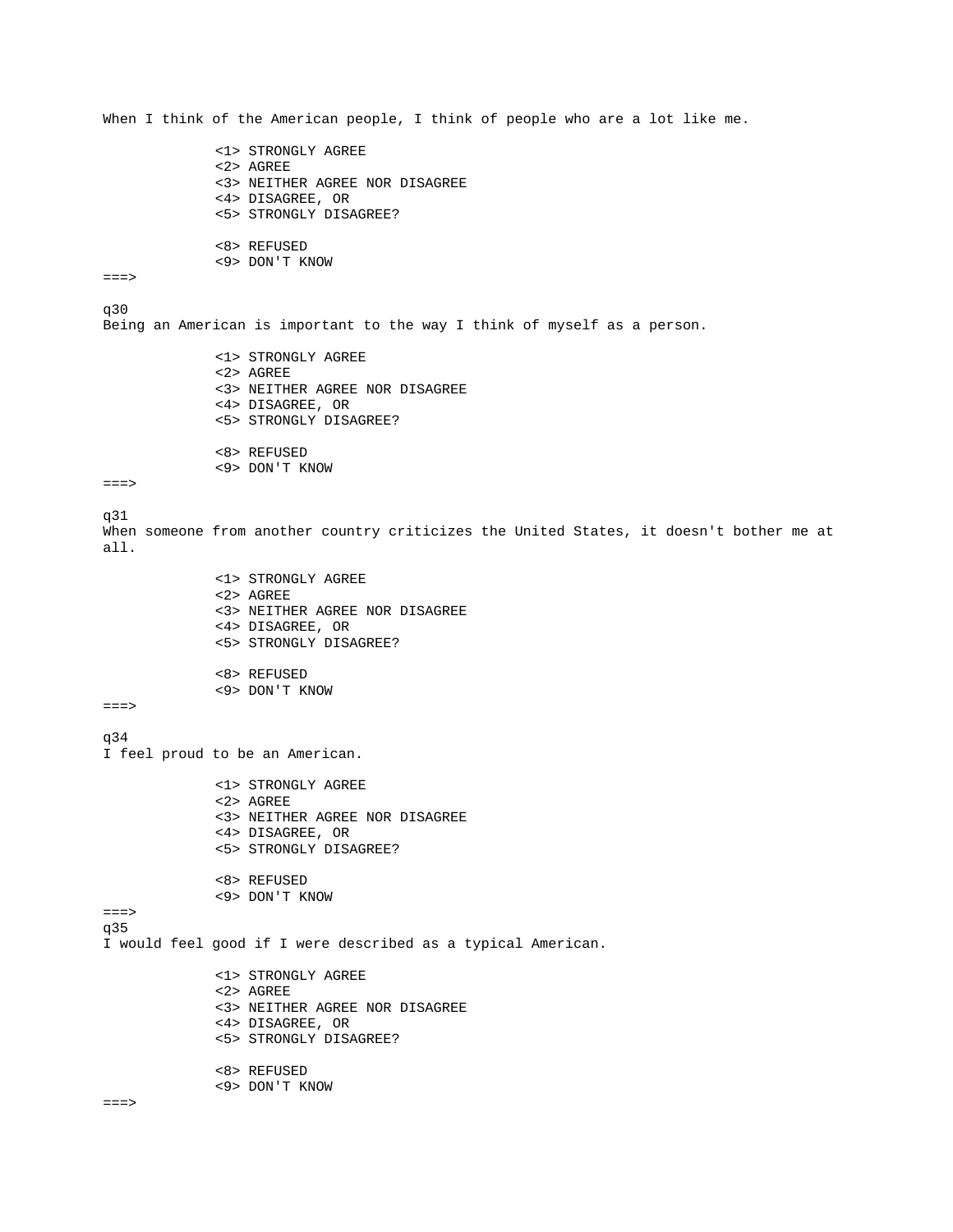```
q36 
I am a person who feels strong ties to the American people. 
               <1> STRONGLY AGREE 
               <2> AGREE 
               <3> NEITHER AGREE NOR DISAGREE 
               <4> DISAGREE, OR 
               <5> STRONGLY DISAGREE? 
               <8> REFUSED 
               <9> DON'T KNOW 
==>q38 
There are some things about the U.S. today that make me feel ashamed of the U.S. 
               <1> STRONGLY AGREE 
               <2> AGREE 
               <3> NEITHER AGREE NOR DISAGREE 
               <4> DISAGREE, OR 
               <5> STRONGLY DISAGREE? 
               <8> REFUSED 
               <9> DON'T KNOW 
===> 
q39 
Generally the U.S. is a better country than most other countries. 
               <1> STRONGLY AGREE 
               <2> AGREE 
               <3> NEITHER AGREE NOR DISAGREE 
               <4> DISAGREE, OR 
               <5> STRONGLY DISAGREE? 
               <8> REFUSED 
               <9> DON'T KNOW 
==->q40 
Americans should support the U.S. even if it is in the wrong. 
               <1> STRONGLY AGREE 
               <2> AGREE 
               <3> NEITHER AGREE NOR DISAGREE 
               <4> DISAGREE, OR 
               <5> STRONGLY DISAGREE? 
               <8> REFUSED 
               <9> DON'T KNOW 
===> 
q41 
I cannot think of another country in which I would rather live. 
               <1> STRONGLY AGREE 
               <2> AGREE 
               <3> NEITHER AGREE NOR DISAGREE 
               <4> DISAGREE, OR 
               <5> STRONGLY DISAGREE? 
               <8> REFUSED
```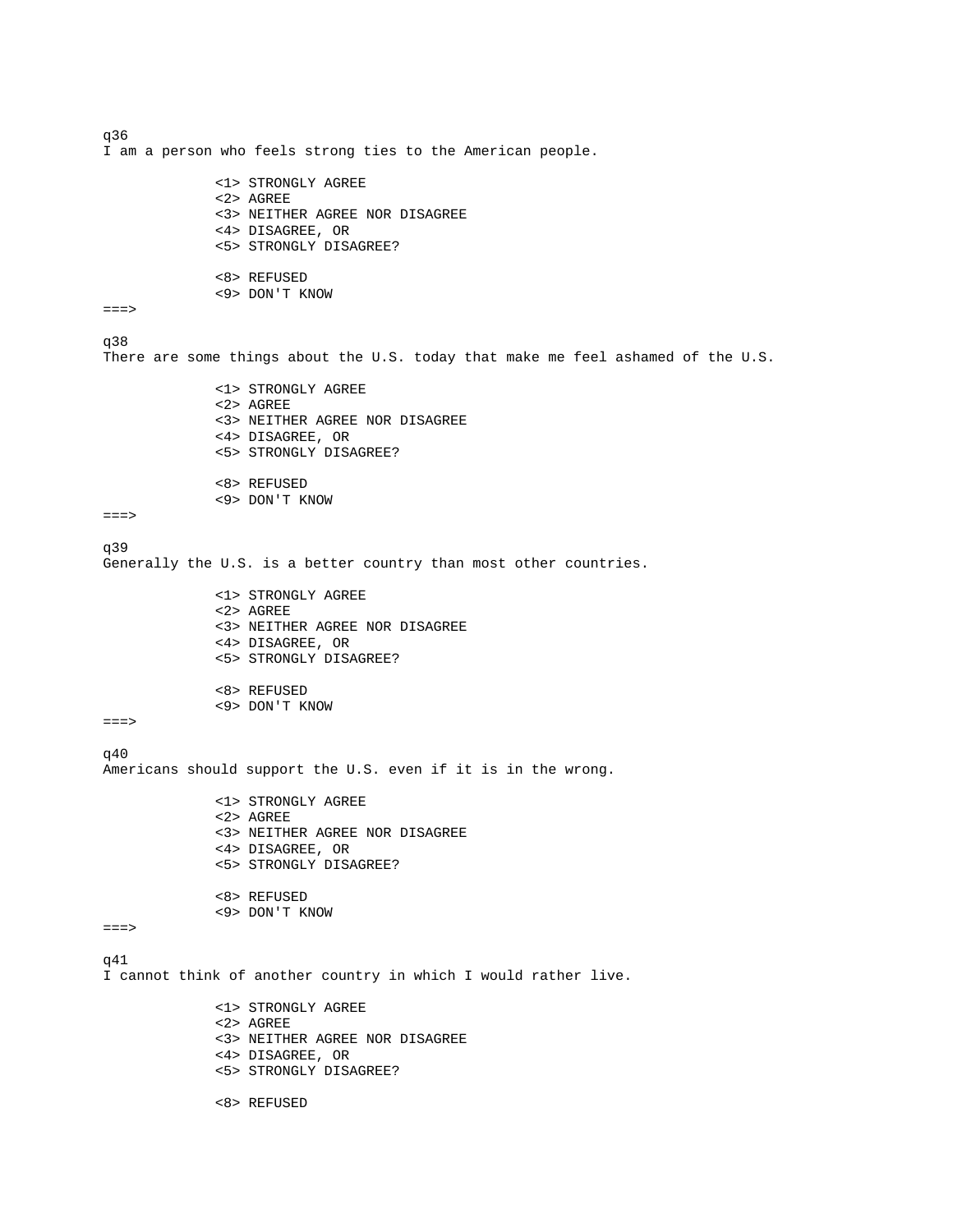<9> DON'T KNOW  $==->$ q42 The world would be a better place if people from other countries were more like the people in the U.S. <1> STRONGLY AGREE <2> AGREE <3> NEITHER AGREE NOR DISAGREE <4> DISAGREE, OR <5> STRONGLY DISAGREE? <8> REFUSED <9> DON'T KNOW  $==->$ >intro5< Next, I would like you to tell me what you think of the American people as a group. <1> CONTINUE ===>  $>q43<$ Let's think about being informed about politics. If "1" is extremely uninformed, and "7" is extremely informed, with 2 through 6 in between, where would you place the American people? <1-7> RATING <8> REFUSED <9> DON'T KNOW ===>  $>q44<$ Let's think about being unselfish. If "1" is extremely selfish, and "7" is extremely unselfish, with 2 through 6 in between, where would you place the American people? <1-7> RATING <8> REFUSED <9> DON'T KNOW  $==->$  $>$  $q46<$ Let's think about being tolerant. If "1" is extremely intolerant and "7" is extremely tolerant, with 2 through 6 in between, where would you place the American people? <1-7> RATING <8> REFUSED <9> DON'T KNOW ===>  $>q47<$ Let's think of being trustworthy. If "1" is extremely untrustworthy and "7" is extremely trustworthy, with 2 through 6 in between, where would you place the American people? <1-7> RATING <8> REFUSED <9> DON'T KNOW  $=$ = $\geq$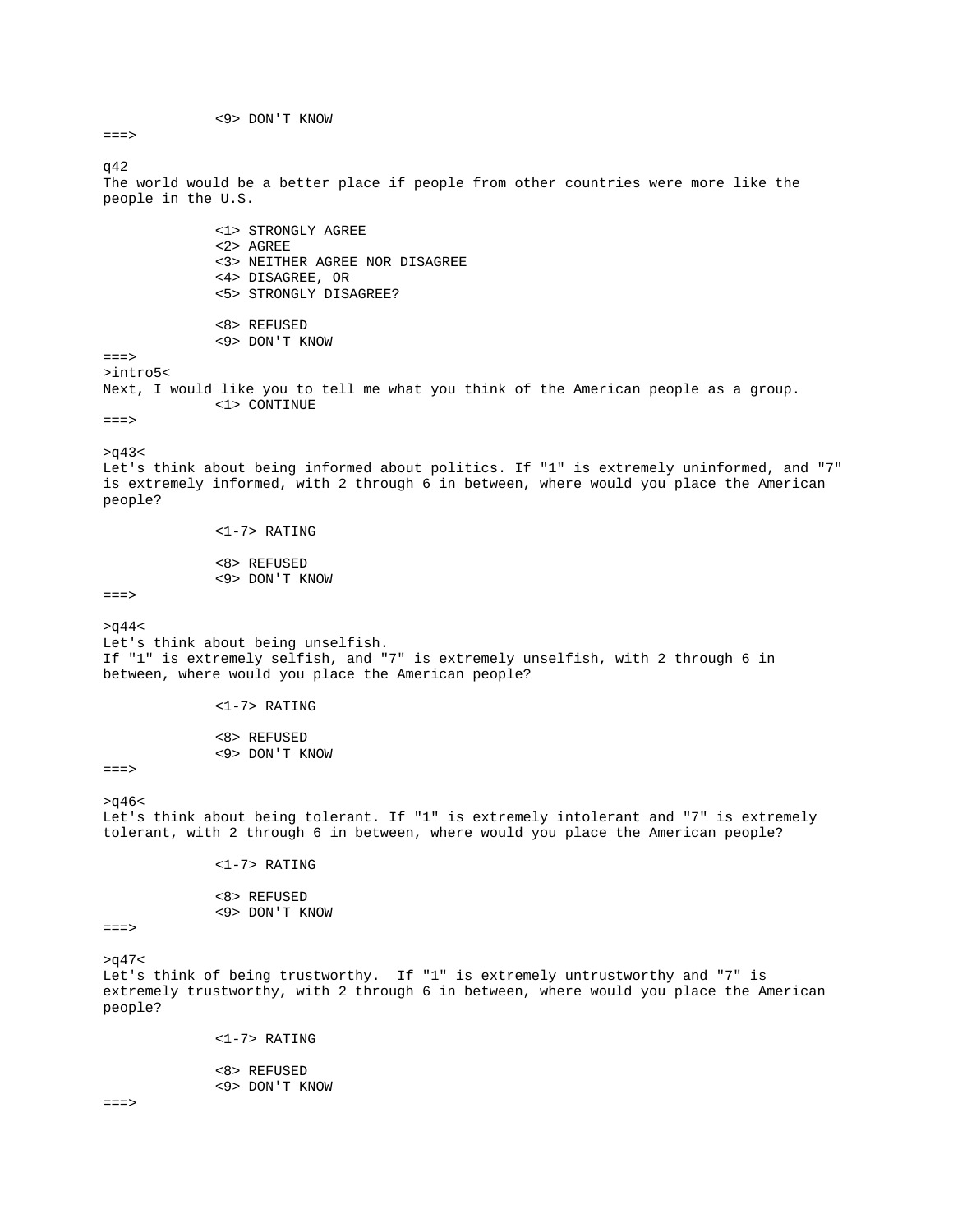>intro6< Some people say each of the following things is important for being truly American. Others say they are not important. How important do you think each of the following is? <1> CONTINUE  $==->$  $>q48<$ To have been born in the United States. Would you say it is... <1> very important,VERY IMPORTANT <2> fairly important,FAIRLY IMPORTANT <3> not very important, orNOT VERY IMPORTANT <4> not important at all?NOT IMPORTANT AT ALL <8> REFUSED <9> DON'T KNOW  $==->$  $>q49<$ To have U.S. citizenship. Would you say it is... <1> very important,VERY IMPORTANT <2> fairly important,FAIRLY IMPORTANT <3> not very important, orNOT VERY IMPORTANT <4> not important at all?NOT IMPORTANT AT ALL <8> REFUSED <9> DON'T KNOW ===>  $>q50<$ To have lived in the U.S. for most of one's life. Would you say it is... <1> very important,VERY IMPORTANT <2> fairly important,FAIRLY IMPORTANT <3> not very important, orNOT VERY IMPORTANT <4> not important at all?NOT IMPORTANT AT ALL <8> REFUSED <9> DON'T KNOW ===>  $>q51<$ To be able to speak English. Would you say it is... <1> very important,VERY IMPORTANT <2> fairly important,FAIRLY IMPORTANT <3> not very important, orNOT VERY IMPORTANT <4> not important at all?NOT IMPORTANT AT ALL <8> REFUSED <9> DON'T KNOW ===>  $>q52<$ To be a Christian.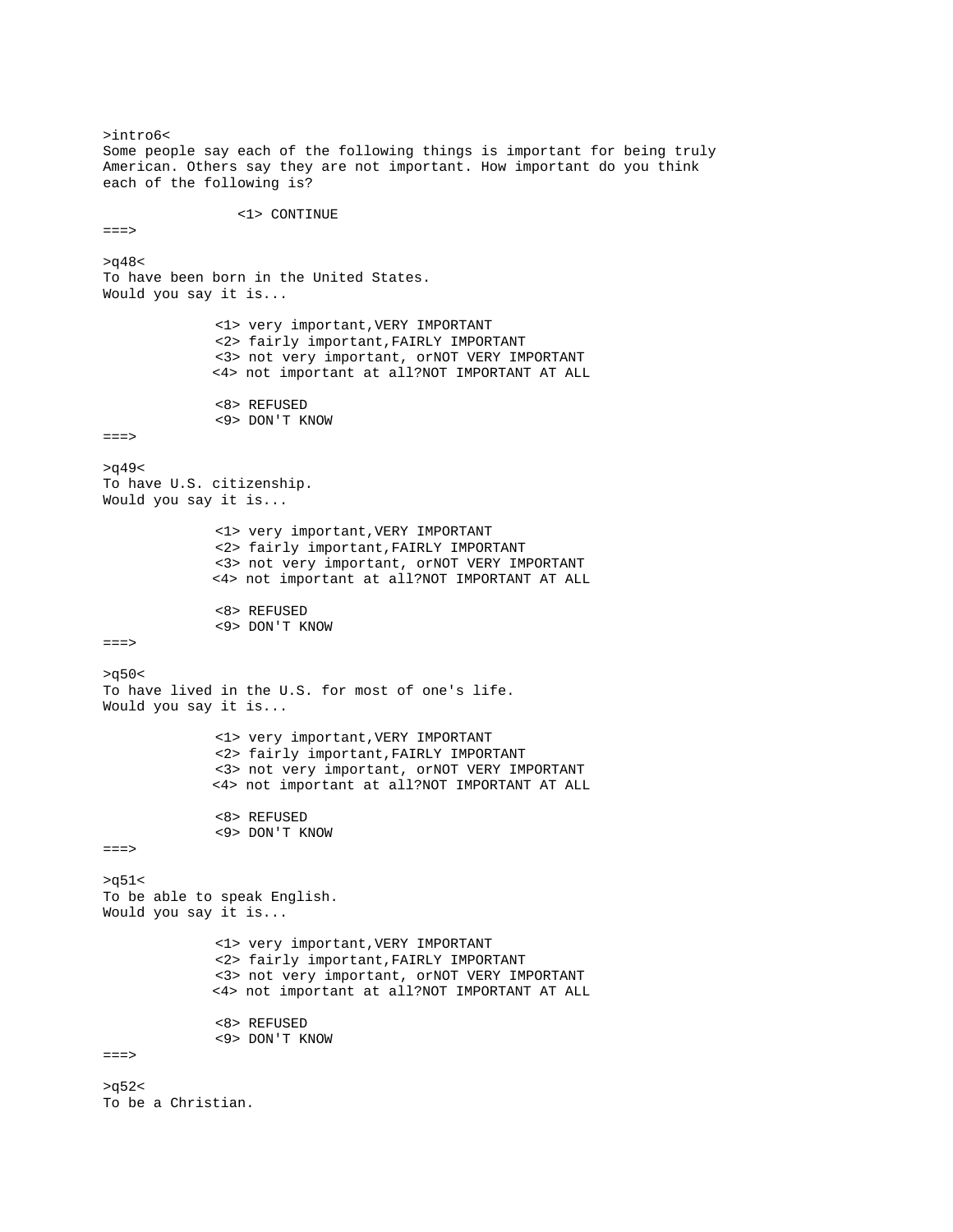Would you say it is... <1> very important,VERY IMPORTANT <2> fairly important,FAIRLY IMPORTANT <3> not very important, orNOT VERY IMPORTANT <4> not important at all?NOT IMPORTANT AT ALL <8> REFUSED <9> DON'T KNOW ===>  $>q53<$ To be White. Would you say it is... <1> very important,VERY IMPORTANT <2> fairly important,FAIRLY IMPORTANT <3> not very important, orNOT VERY IMPORTANT <4> not important at all?NOT IMPORTANT AT ALL <8> REFUSED <9> DON'T KNOW  $==->$  $>q54<$ To respect the U.S.'s political institutions and laws. Would you say it is... <1> very important,VERY IMPORTANT <2> fairly important,FAIRLY IMPORTANT <3> not very important, orNOT VERY IMPORTANT <4> not important at all?NOT IMPORTANT AT ALL <8> REFUSED <9> DON'T KNOW ===>  $>q55<$ To feel American. Would you say it is... <1> very important,VERY IMPORTANT <2> fairly important,FAIRLY IMPORTANT <3> not very important, orNOT VERY IMPORTANT <4> not important at all?NOT IMPORTANT AT ALL <8> REFUSED <9> DON'T KNOW  $==->$  $>q56<$ To value freedom and equality. Would you say it is... <1> very important,VERY IMPORTANT <2> fairly important,FAIRLY IMPORTANT <3> not very important, orNOT VERY IMPORTANT <4> not important at all?NOT IMPORTANT AT ALL <8> REFUSED <9> DON'T KNOW  $=$ = $=$ >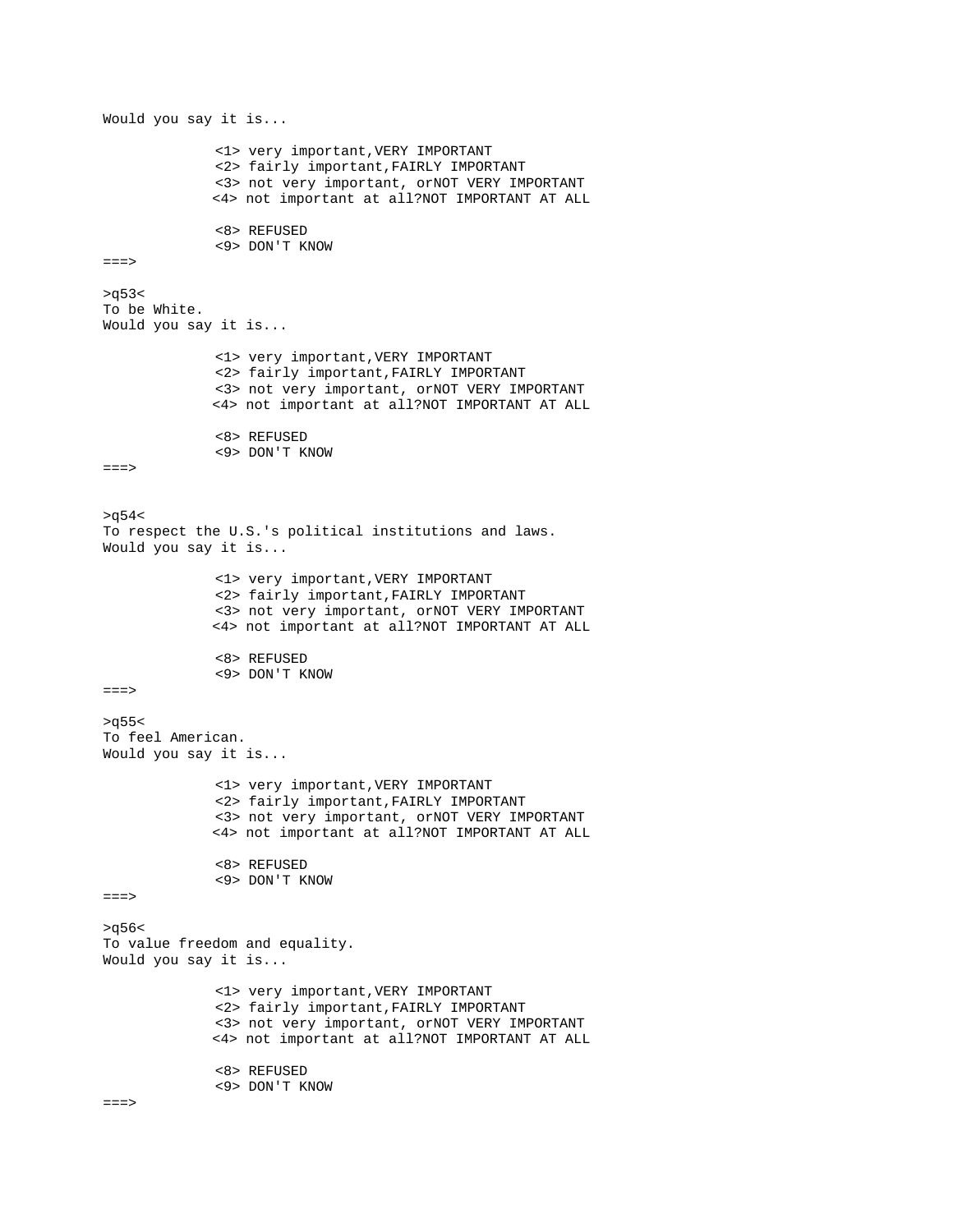$>q57<$ The next questions ask you how proud you are of the United States in a variety of important areas. For each area I mention, please tell me whether you are very proud, somewhat proud, not very proud, or not proud at all. The way democracy works in the United States Are you. . . <1> Very proud, VERY PROUD <2> Somewhat proud, SOMEWHAT PROUD <3> Not very proud, or NOT VERY PROUD <4> Not proud at all? NOT PROUD AT ALL <88> REFUSED <99> DON'T KNOW  $==->$  $>q58<$ The United States' political influence in the world. Are you. . . <1> Very proud, VERY PROUD <2> Somewhat proud, SOMEWHAT PROUD <3> Not very proud, or NOT VERY PROUD <4> Not proud at all? NOT PROUD AT ALL <88> REFUSED <99> DON'T KNOW ===> >q59< The United States' economic achievements. Are you. . . <1> Very proud, VERY PROUD <2> Somewhat proud, SOMEWHAT PROUD <3> Not very proud, or NOT VERY PROUD <4> Not proud at all? NOT PROUD AT ALL <88> REFUSED <99> DON'T KNOW ===> >q60< The United States' system of government assistance. Are you. . . <1> Very proud, VERY PROUD <2> Somewhat proud, SOMEWHAT PROUD <3> Not very proud, or NOT VERY PROUD <4> Not proud at all? NOT PROUD AT ALL <88> REFUSED <99> DON'T KNOW ===> >q62<

The history of the United States.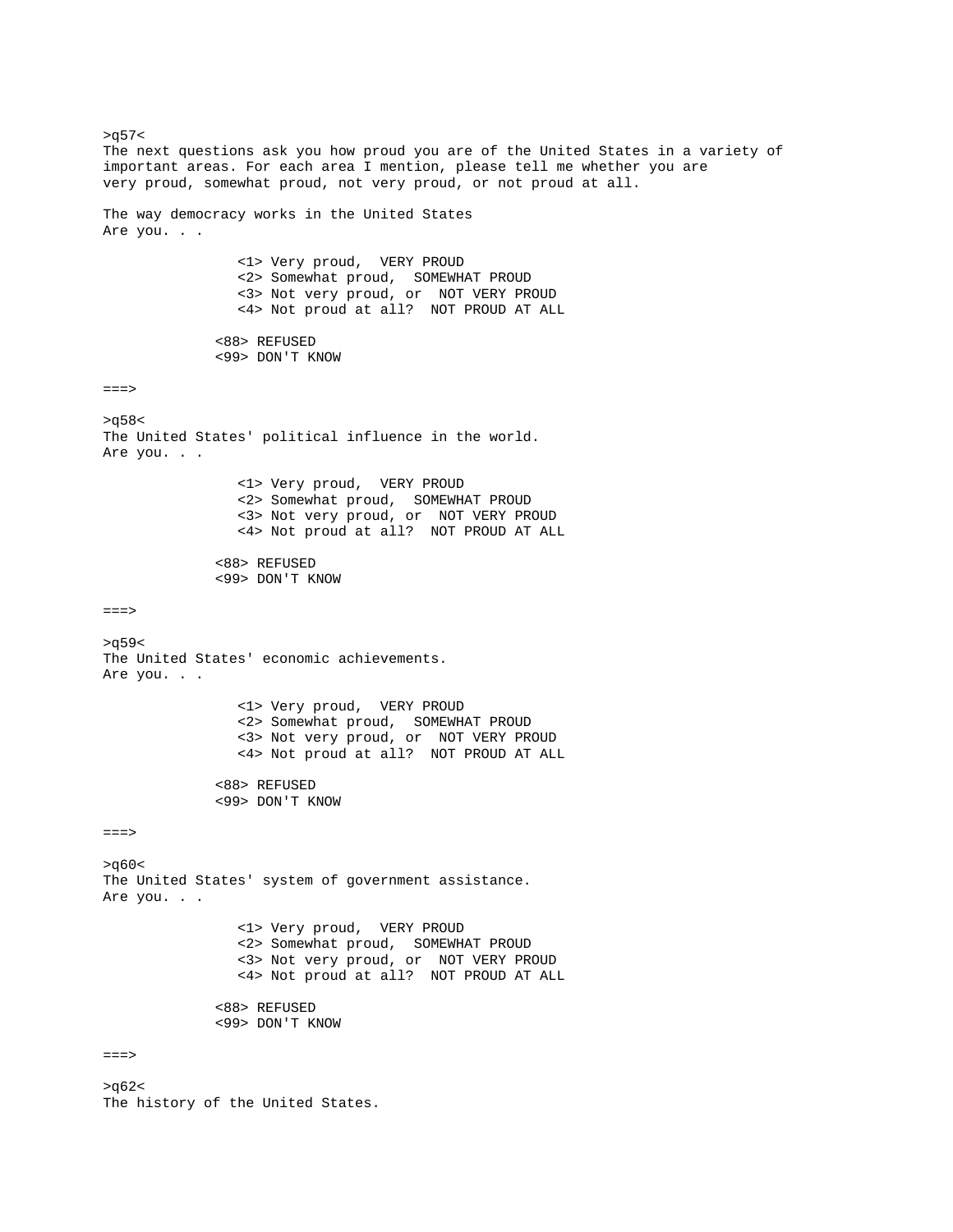Are you. . . <1> Very proud, VERY PROUD <2> Somewhat proud, SOMEWHAT PROUD <3> Not very proud, or NOT VERY PROUD <4> Not proud at all? NOT PROUD AT ALL <88> REFUSED <99> DON'T KNOW  $==->$  $>q64s<$ Next, please tell me if you strongly agree, agree, neither agree nor disagree, disagree or strongly disagree with the following statements.  $>q66<$ In many respects, I am different from most Americans. Would you say you strongly agree, agree, neither agree nor disagree, disagree, or strongly disagree? <1> STRONGLY AGREE <2> AGREE <3> NEITHER AGREE NOR DISAGREE <4> DISAGREE <5> STRONGLY DISAGREE <88> REFUSED <99> DON'T KNOW  $==->$  $>q67<$ On the important issues, I find I often agree with the American people. <1> STRONGLY AGREE <2> AGREE <3> NEITHER AGREE NOR DISAGREE <4> DISAGREE <5> STRONGLY DISAGREE >q68< Americans are similar to each other, sharing the same values and outlooks. <1> STRONGLY AGREE <2> AGREE <3> NEITHER AGREE NOR DISAGREE <4> DISAGREE <5> STRONGLY DISAGREE <88> REFUSED <99> DON'T KNOW  $=$  $=$  $>$  $>q69<$ People may or may not like it, but the image of an American is a white person. <1> STRONGLY AGREE <2> AGREE <3> NEITHER AGREE NOR DISAGREE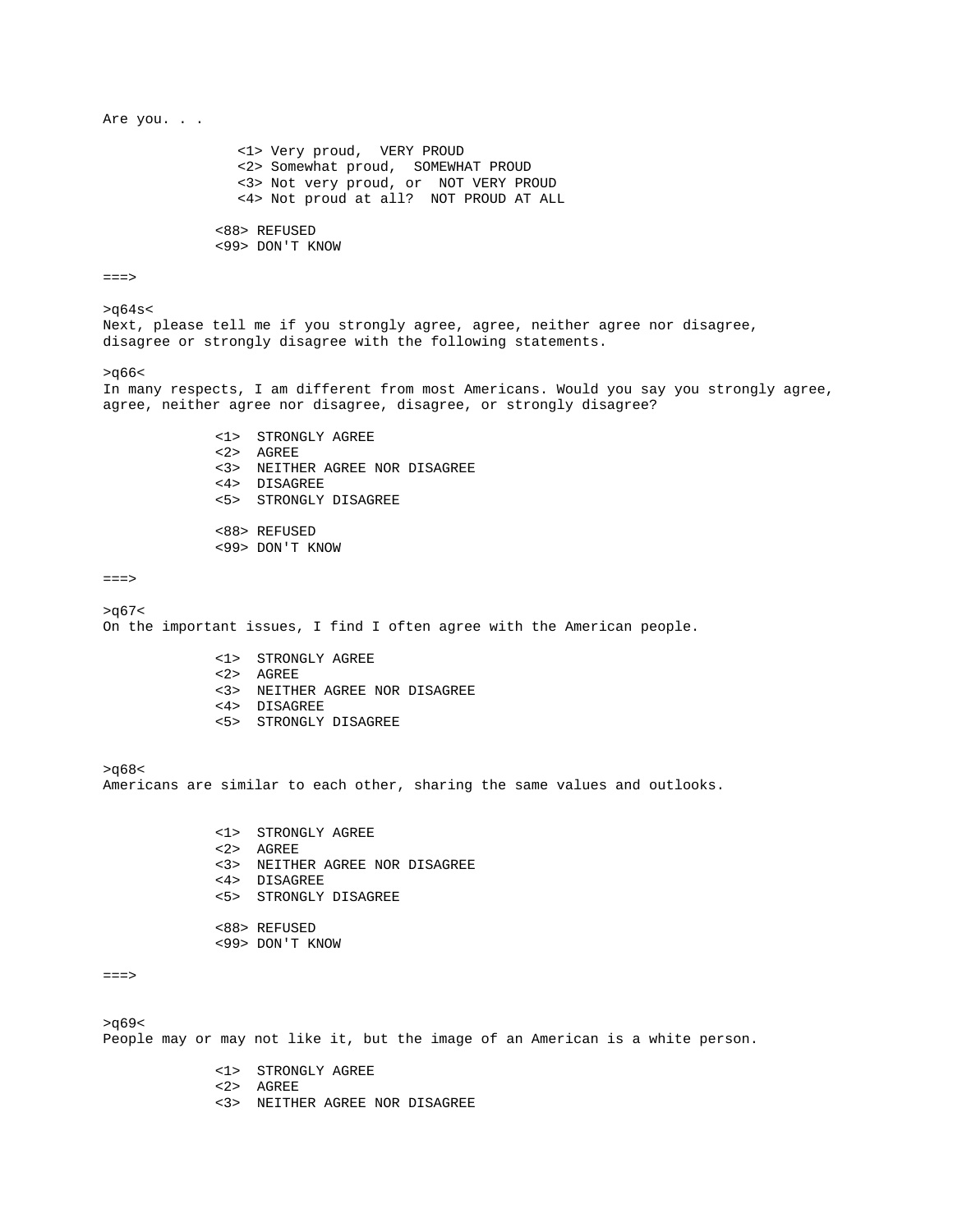<4> DISAGREE <5> STRONGLY DISAGREE <88> REFUSED <99> DON'T KNOW

 $==->$ 

 $>q70<$ Next, how much trust and confidence do you have in the wisdom of the American people when it comes to making choices on Election Day - a great deal, some, a little, or none?

> <1> A GREAT DEAL <2> SOME LITTLE <4> NONE <88> REFUSED <99> DON'T KNOW

 $==->$ 

 $>q71$ On the major issues of the day, do Americans agree almost all of the time, agree sometimes, or agree almost none of the time?

> <1> AGREE ALMOST ALL OF THE TIME AGREE SOMETIMES <3> AGREE ALMOST NONE OF THE TIME <88> REFUSED

 $=$  $=$  $>$ 

 $>q72$ When Americans disagree, what do you think is the cause of the disagreement? Would you say that people just have different ideas about the policies government should pass or that the special interests and political parties cause the disagreements?

- <1> PEOPLE JUST HAVE DIFFERENT IDEAS ABOUT THE POLICIES GOVERNMENT SHOULD PASS
- <2> SPECIAL INTERESTS AND POLITICAL PARTIES CAUSE THE DISAGREEMENTS

 <88> REFUSED <99> DON'T KNOW

<99> DON'T KNOW

===>

>q73<

Many people in America could potentially get some government assistance, like student loans, food stamps, welfare, farm subsidies, business subsidies, and so on. There is a limit, though, on how much money the government can give out.

I'm going to read you a list of groups in the United States. Please tell me if you think the group should have the chance to get government assistance or not.

<1> CONTINUE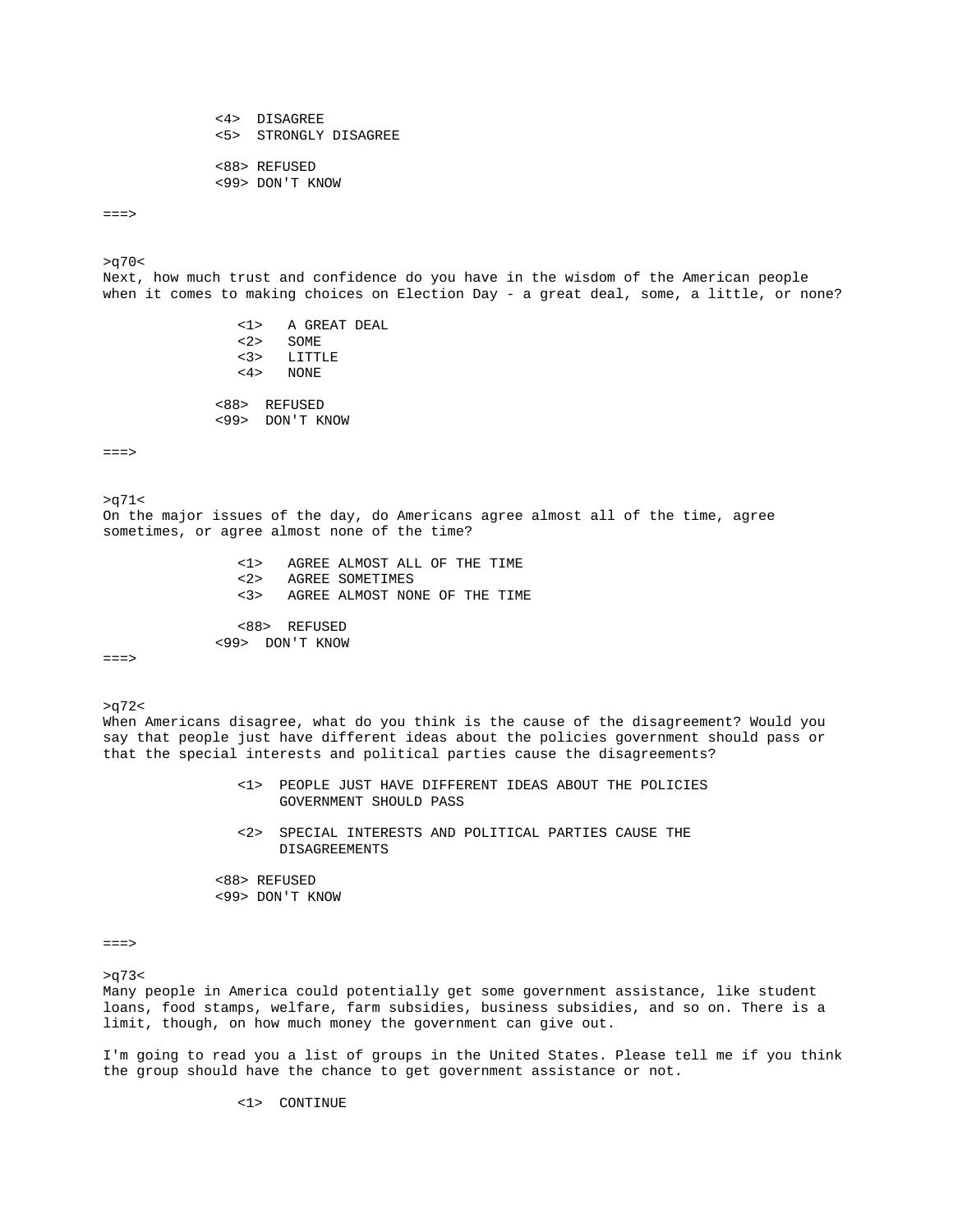```
===> 
>q73b< 
How about single mothers? Would you say... 
 <1> Definitely yes, DEFINITELY YES 
 <2> Yes, YES 
 <3> No, or NO 
               <4> Definitely no? DEFINITELY NO 
               <77> DEPENDS (VOLUNTEERED-SPECIFY)[specify] 
               <88> REFUSED 
            <99> DON'T KNOW 
==->>q73c< 
How about the unemployed? Would you say... 
               <1> Definitely yes, DEFINITELY YES 
 <2> Yes, YES 
 <3> No, or NO 
 <4> Definitely no? DEFINITELY NO 
               <77> DEPENDS (VOLUNTEERED-SPECIFY)[specify] 
               <88> REFUSED 
            <99> DON'T KNOW 
===> 
>q73d< 
How about farmers? Would you say... 
 <1> Definitely yes, DEFINITELY YES 
 <2> Yes, YES 
 <3> No, or NO 
               <4> Definitely no? DEFINITELY NO 
               <77> DEPENDS (VOLUNTEERED-SPECIFY)[specify] 
               <88> REFUSED 
            <99> DON'T KNOW 
===> 
>q73fHow about Blacks? Would you say... 
               <1> Definitely yes, DEFINITELY YES 
 <2> Yes, YES 
 <3> No, or NO 
               <4> Definitely no? DEFINITELY NO 
               <77> DEPENDS (VOLUNTEERED-SPECIFY)[specify] 
               <88> REFUSED 
            <99> DON'T KNOW 
===>
```
 $>q74$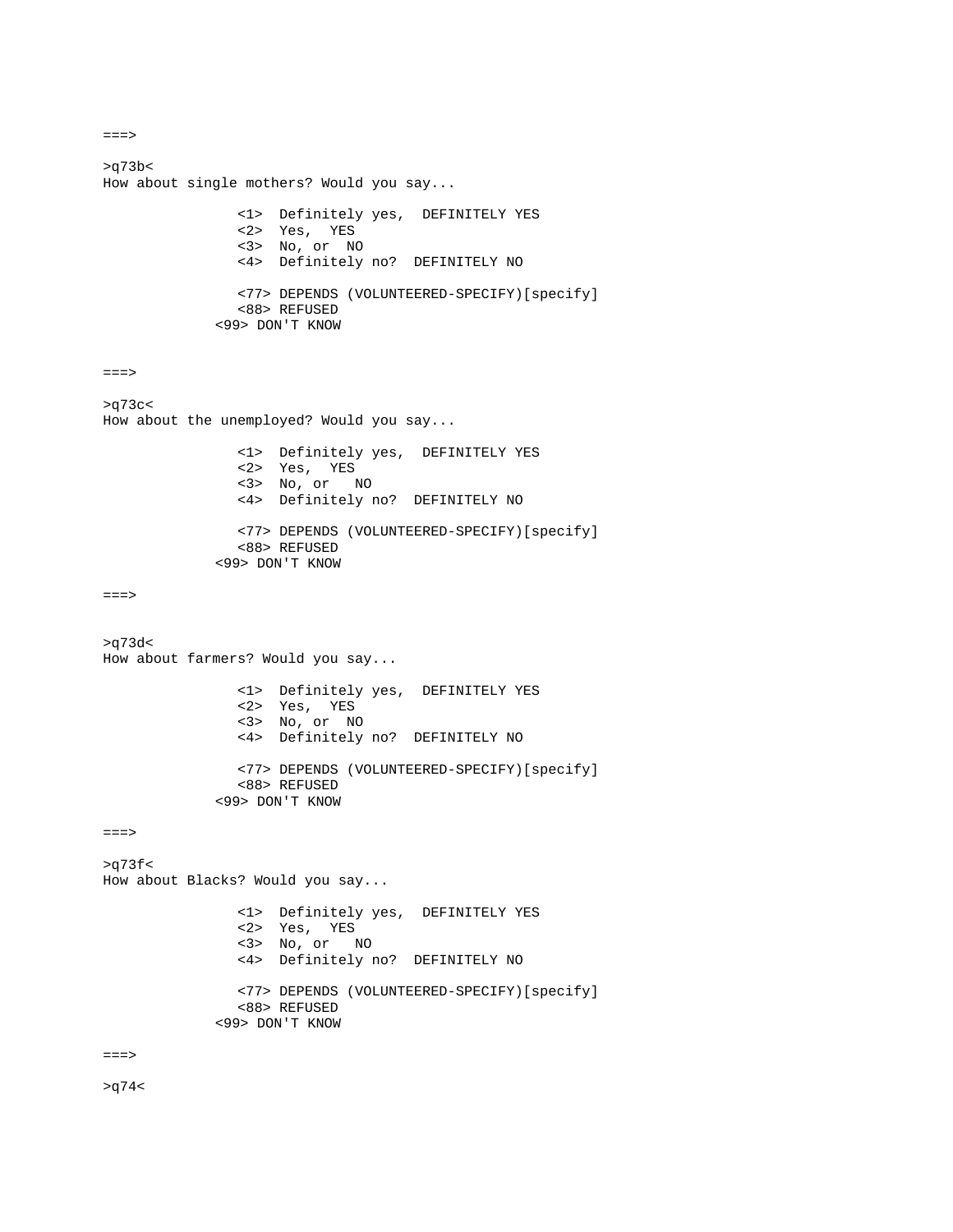I am going to read a list of possible obligations. For each, I want you to tell me if you think this is an obligation you owe or do not owe to fellow Americans.

<1> CONTINUE

 $==->$ 

 $>q74a<$ Would you say fighting in a war for the U.S. is... <1> Definitely an obligation, DEFINITELY AN OBLIGATION, <2> Somewhat of an obligation, or SOMEWHAT OF AN OBLIGATION, <3> Not an obligation? NOT AN OBLIGATION <88> REFUSED <99> DON'T KNOW  $==->$ >q74b< How about giving money to charities? <1> Definitely an obligation, DEFINITELY AN OBLIGATION, <2> Somewhat of an obligation, or SOMEWHAT AN OBLIGATION, <3> Not an obligation? NOT AN OBLIGATION <88> REFUSED <99> DON'T KNOW  $==->$  $>q74c<$ How about ensuring a basic standard of living for all Americans? <1> Definitely an obligation, DEFINITELY AN OBLIGATION, <2> Somewhat of an obligation, or SOMEWHAT AN OBLIGATION, <3> Not an obligation? NOT AN OBLIGATION <88> REFUSED <99> DON'T KNOW  $==->$ >q74e< How about paying taxes? <1> Definitely an obligation, DEFINITELY AN OBLIGATION, <2> Somewhat of an obligation, or SOMEWHAT AN OBLIGATION, <3> Not an obligation? NOT AN OBLIGATION <88> REFUSED <99> DON'T KNOW

 $==->$ 

 $>q74f$ How about helping when there is a crisis or disaster in the nation?

> <1> Definitely an obligation, DEFINITELY AN OBLIGATION, <2> Somewhat of an obligation, or SOMEWHAT OF AN OBLIGATION, <3> Not an obligation? NOT AN OBLIGATION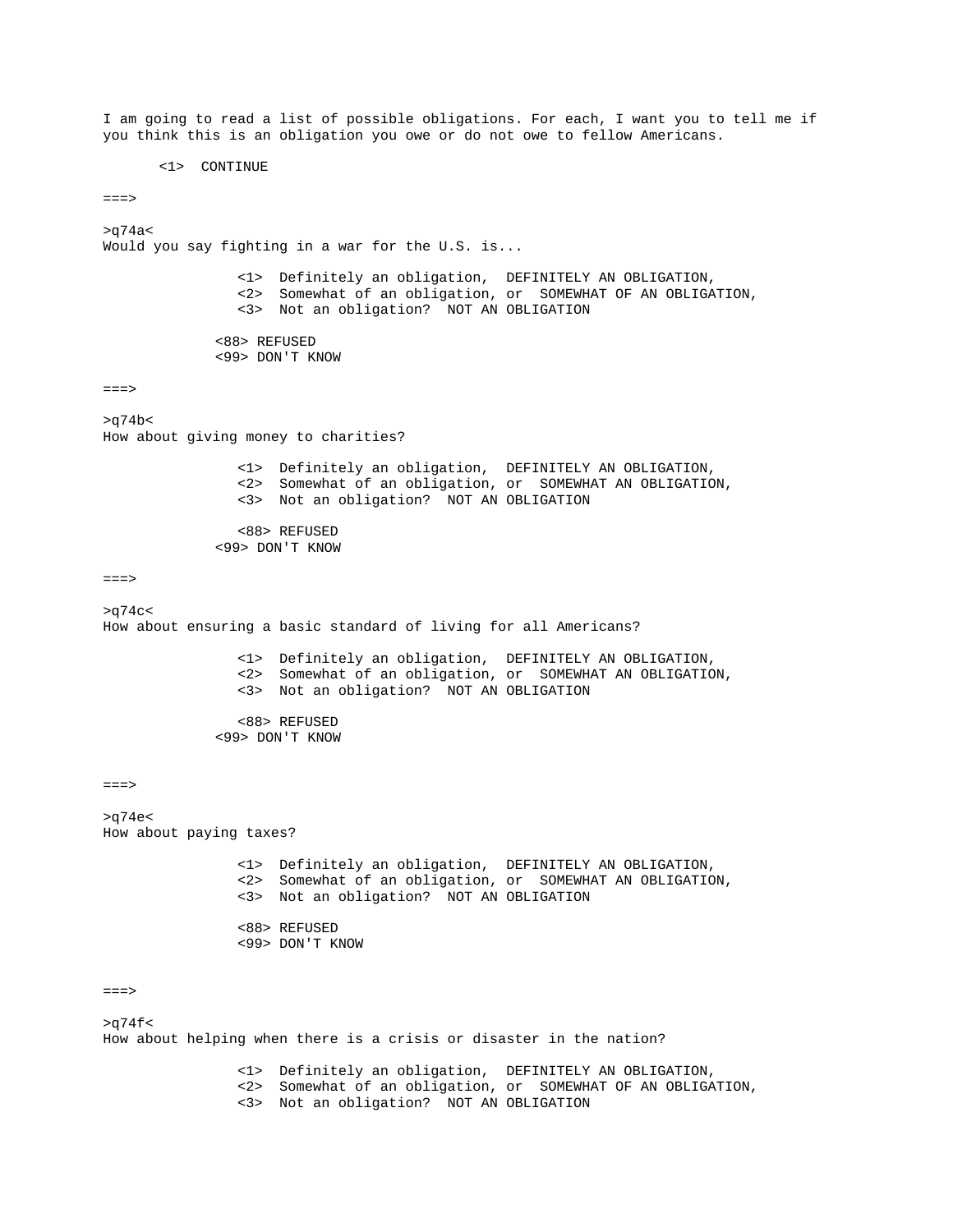<88> REFUSED <99> DON'T KNOW

 $==->$ 

 >q74g< How about volunteering in your local community?

 <1> Definitely an obligation, DEFINITELY AN OBLIGATION, <2> Somewhat of an obligation, or SOMEWHAT OF AN OBLIGATION, <3> Not an obligation? NOT AN OBLIGATION <88> REFUSED

<99> DON'T KNOW

 $==->$ 

 $>q74h<$ How about working hard at the work you do?

 <1> Definitely an obligation, DEFINITELY AN OBLIGATION, <2> Somewhat of an obligation, or SOMEWHAT OF AN OBLIGATION, <3> Not an obligation? NOT AN OBLIGATION

> <88> REFUSED <99> DON'T KNOW

 $==->$ 

 $>q75<$ 

Do you think most people would try to take advantage of you if they got a chance, or do you think they would try to be fair?

> <1> TRY TO TAKE ADVANTAGE IF THEY GOT THE CHANCE TRY TO BE FAIR

 <88> REFUSED <99> DON'T KNOW

 $==->$ 

 $>q76<$ 

Generally speaking, would you say that most people can be trusted, or would you say that you can't be too careful in dealing with people?

> <1> MOST PEOPLE CAN BE TRUSTED <2> CAN'T BE TOO CAREFUL IN DEALING WITH PEOPLE <88> REFUSED

<99> DON'T KNOW

```
===>
```
 $>$ s1 $<$ 

Now I would like you to tell me if you strongly agree, agree, neither agree nor isagree, disagree, or strongly disagree with the following statements.

 $>q77$ The best outcomes will happen if people go after their own interests.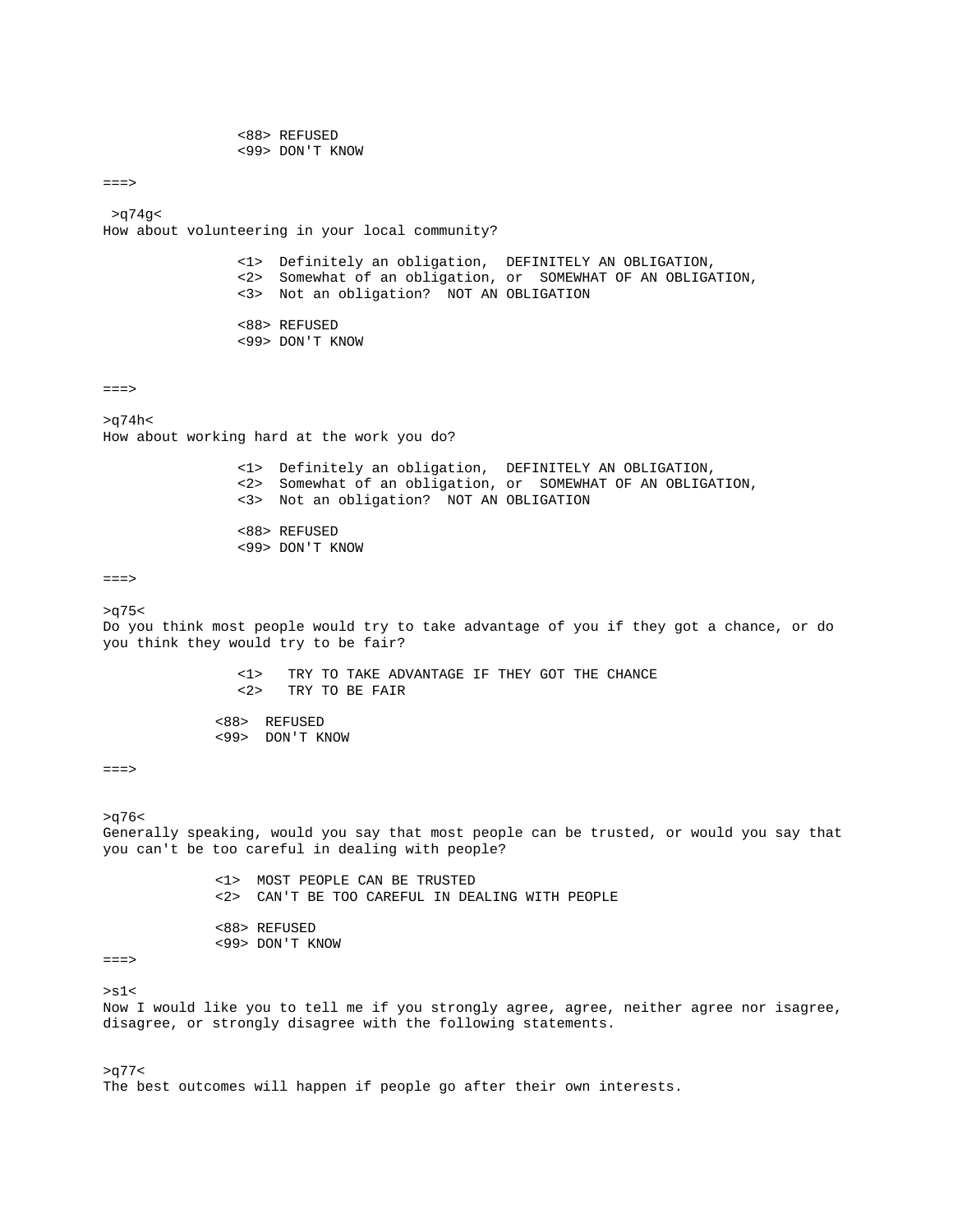<88> REFUSED <99> DON'T KNOW

 $==->$ 

>q78< Americans who disagree with what America stands for shouldn't be guaranteed their basic rights. <1> Strongly agree, STRONGLY AGREE

 <2> Agree, AGREE <3> Neither agree nor disagree, NEITHER AGREE NOR DISAGREE <4> Disagree, or DISAGREE <5> Strongly disagree? STRONGLY DISAGREE

 <88> REFUSED <99> DON'T KNOW

 $==->$ 

>q79<

Even though people have their own interests, Americans need to move beyond those interests and do what is best for all Americans.

> <1> Strongly agree, STRONGLY AGREE <2> Agree, AGREE <3> Neither agree nor disagree, NEITHER AGREE NOR DISAGREE <4> Disagree, or DISAGREE <5> Strongly disagree? STRONGLY DISAGREE <88> REFUSED

<99> DON'T KNOW

===>

 $>q80<$ 

Only true Americans should be guaranteed their basic rights, such as freedom of speech and freedom of assembly.

> <1> Strongly agree, STRONGLY AGREE <2> Agree, AGREE <3> Neither agree nor disagree, NEITHER AGREE NOR DISAGREE <4> Disagree, or DISAGREE <5> Strongly disagree? STRONGLY DISAGREE <88> REFUSED

 $==->$ 

>intro10< Next, I would like to ask you a few questions about American people.

<1> CONTINUE

<99> DON'T KNOW

===>

>q81< Would you say that, more often than not, you go after your own self interests when it comes to politics or do you try to get what is best for all Americans, or isn't there a difference between the two?

(IF RESPONDENT SAYS "no difference or both," ASK: "If you had to choose, which option would you favor?")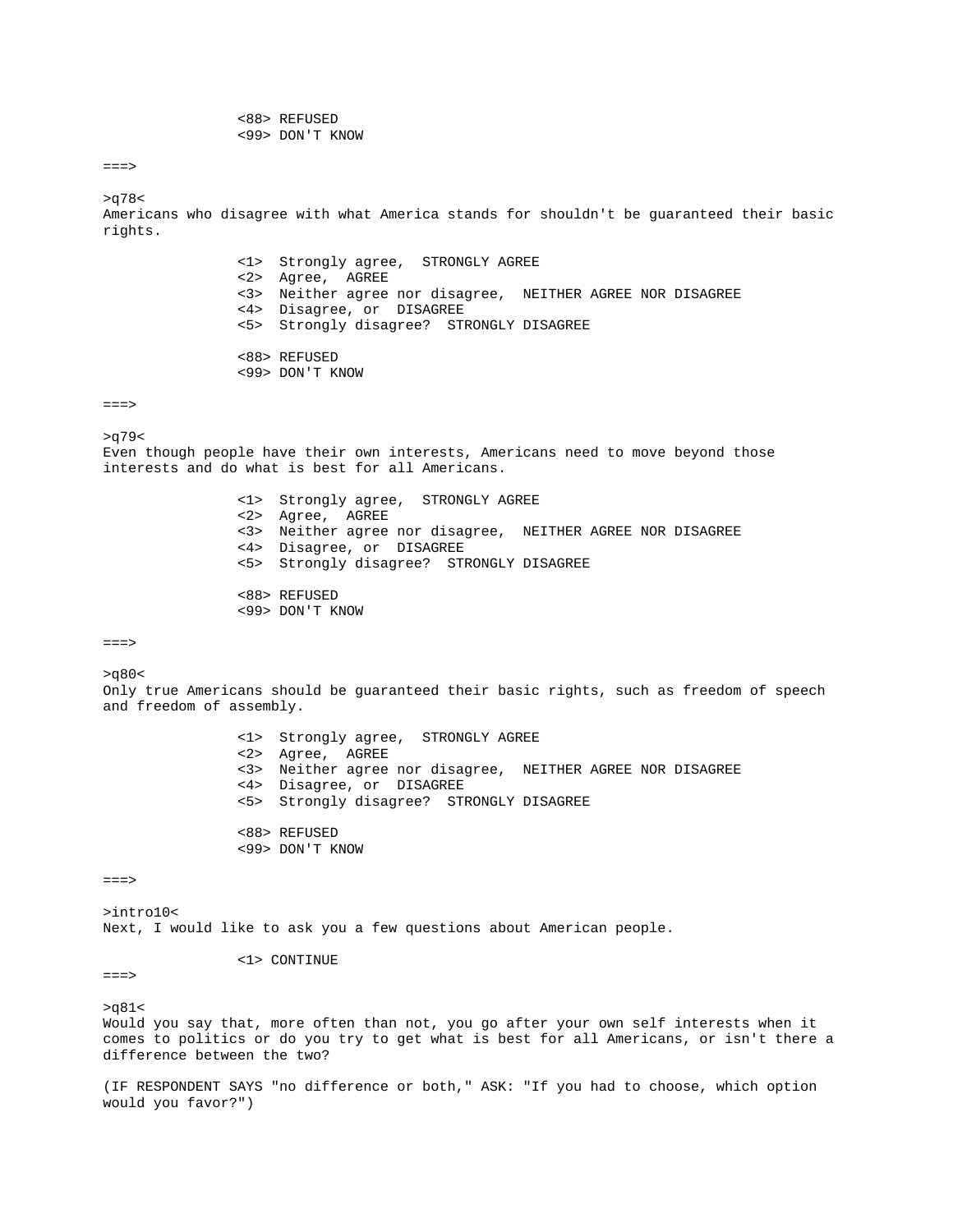<1> GO AFTER OWN SELF INTERESTS <2> DO WHAT IS BEST FOR ALL AMERICANS <3> NO DIFFERENCE BETWEEN THE TWO <88> REFUSED <99> DON'T KNOW

### $==->$

#### $>q82<$

Which one of the following three things do you think is the most important for making democracy work in America? First, the American people; second, American values, such as individualism, freedom, and capitalism; or third, the political institutions and how they are set up?

> <1> THE AMERICAN PEOPLE <2> AMERICAN VALUES, SUCH AS INDIVIDUALISM, FREEDOM, AND CAPITALISM <3> THE POLITICAL INSTITUTIONS AND HOW THEY ARE SET UP

 <88> REFUSED <99> DON'T KNOW

===>  $>\alpha$ 83<

Which one of the following three things do you think would most have to change to make American democracy better? First, the American people; second, American values, such as individualism, freedom, and capitalism; or third, the political institutions and how they are set up?

- <1> THE AMERICAN PEOPLE <2> AMERICAN VALUES, SUCH AS INDIVIDUALISM, FREEDOM, AND CAPITALISM <3> THE POLITICAL INSTITUTIONS AND HOW THEY ARE SET UP <88> REFUSED
- <99> DON'T KNOW

 $==->$ 

 $>\alpha$ 84<

Generally speaking, would you say that most Americans are more inclined to help their fellow Americans or more inclined to look out for themselves?

> <1> HELP FELLOW AMERICANS LOOK OUT FOR THEMSELVES

 <88> REFUSED <99> DON'T KNOW

 $=$  $=$  $>$ 

 $> s2<$ Now I'd like to ask you some questions about politics. Please tell me if you strongly agree, agree, neither agree nor disagree, disagree, or strongly disagree with each of the statements I will read to you.

<1> CONTINUE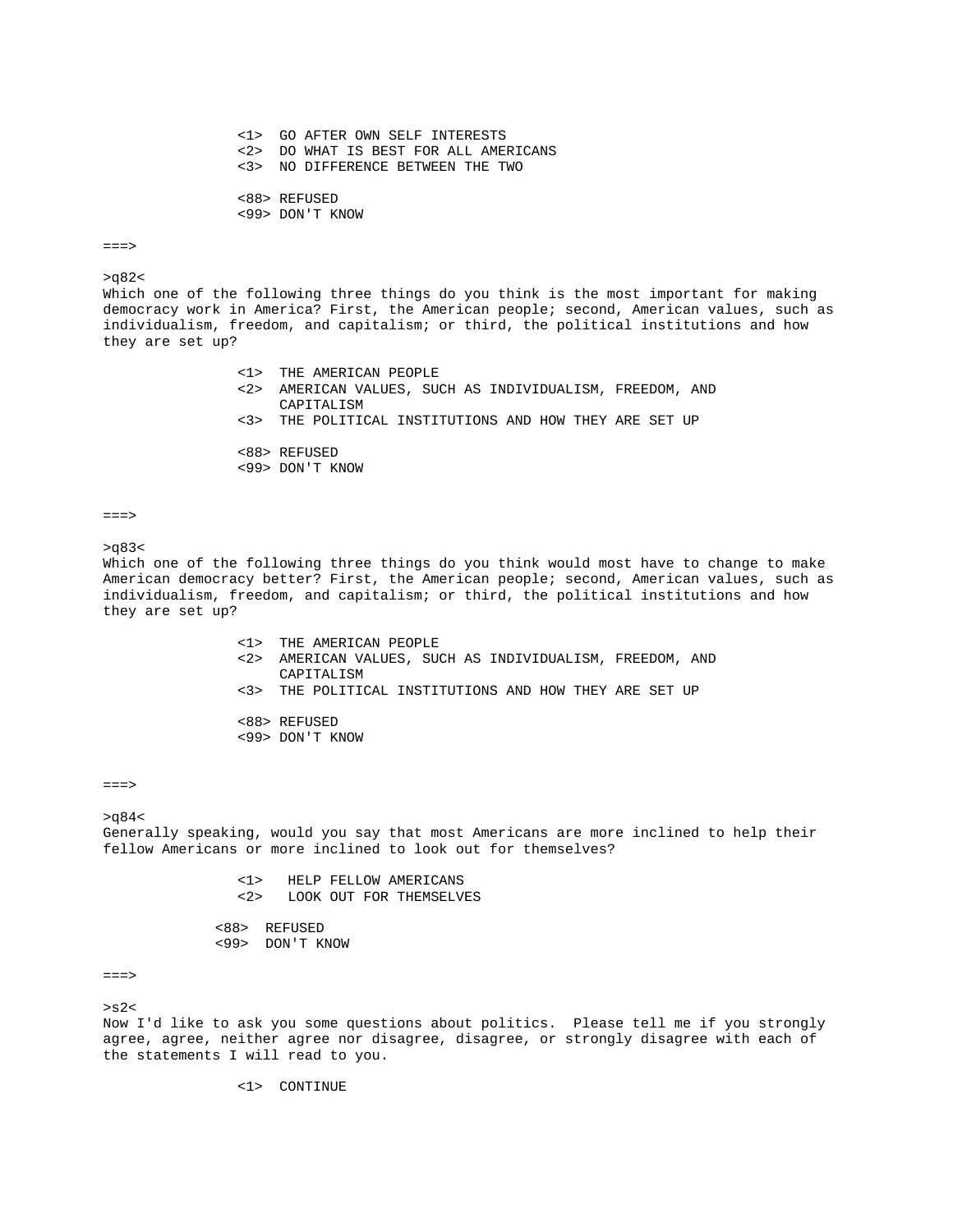$>q85<$ Elected officials would help the country more if they would stop talking and just take action on important problems. <1> Strongly agree, STRONGLY AGREE <2> Agree, AGREE <3> Neither agree nor disagree, NEITHER AGREE NOR DISAGREE <4> Disagree, or DISAGREE <5> Strongly disagree? STRONGLY DISAGREE <88> REFUSED <99> DON'T KNOW ===>  $>q86<$ If people were treated equally in this country, we would have fewer problems. <1> Strongly agree, STRONGLY AGREE <2> Agree, AGREE <3> Neither agree nor disagree, NEITHER AGREE NOR DISAGREE <4> Disagree, or DISAGREE <5> Strongly disagree? STRONGLY DISAGREE <88> REFUSED <99> DON'T KNOW  $==->$  $>q87<$ What people call compromise in politics is really just selling out on one's principles. <1> Strongly agree, STRONGLY AGREE <2> Agree, AGREE <3> Neither agree nor disagree, NEITHER AGREE NOR DISAGREE <4> Disagree, or DISAGREE <5> Strongly disagree? STRONGLY DISAGREE <88> REFUSED <99> DON'T KNOW  $==->$  $>q88<$ The current political system does a good job of representing the interests of all Americans. <1> Strongly agree, STRONGLY AGREE <2> Agree, AGREE <3> Neither agree nor disagree, NEITHER AGREE NOR DISAGREE <4> Disagree, or DISAGREE <5> Strongly disagree? STRONGLY DISAGREE <88> REFUSED <99> DON'T KNOW ===>  $>q89<$ 

If the American people decided political issues directly instead of relying on politicians, the country would be a lot better off.

 $==->$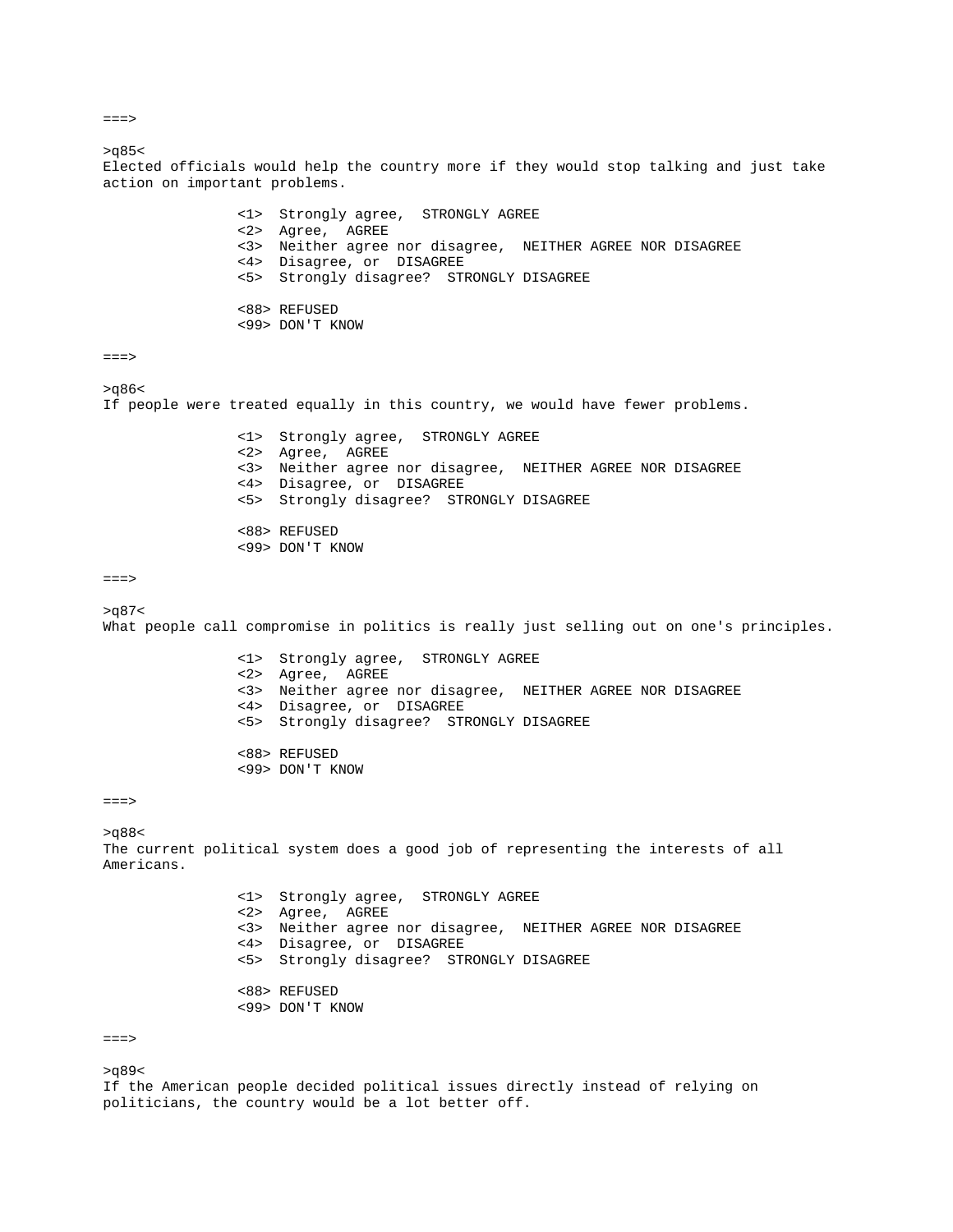```
 <1> Strongly agree, STRONGLY AGREE 
                 <2> Agree, AGREE 
                 <3> Neither agree nor disagree, NEITHER AGREE NOR DISAGREE 
                 <4> Disagree, or DISAGREE 
                 <5> Strongly disagree? STRONGLY DISAGREE 
                 <88> REFUSED 
                 <99> DON'T KNOW 
==->>q90< 
Any person who is willing to work hard has a good chance of succeeding in the U.S. 
                 <1> Strongly agree, STRONGLY AGREE 
                 <2> Agree, AGREE 
                 <3> Neither agree nor disagree, NEITHER AGREE NOR DISAGREE 
                 <4> Disagree, or DISAGREE 
                 <5> Strongly disagree? STRONGLY DISAGREE 
                 <88> REFUSED 
                 <99> DON'T KNOW 
==>>q91< 
Our government would run better if decisions were left up to successful business people. 
                 <1> Strongly agree, STRONGLY AGREE 
                 <2> Agree, AGREE 
                 <3> Neither agree nor disagree, NEITHER AGREE NOR DISAGREE 
                 <4> Disagree, or DISAGREE 
                 <5> Strongly disagree? STRONGLY DISAGREE 
                 <88> REFUSED 
                 <99> DON'T KNOW 
==->>q92< 
Our government would run better if decisions were left up to non-elected, independent 
experts rather than politicians or the people. 
                 <1> Strongly agree, STRONGLY AGREE 
                 <2> Agree, AGREE 
                 <3> Neither agree nor disagree, NEITHER AGREE NOR DISAGREE 
                 <4> Disagree, or DISAGREE 
                 <5> Strongly disagree? STRONGLY DISAGREE 
                 <88> REFUSED 
                 <99> DON'T KNOW 
===> 
>q93< 
One of the big problems in this country is that we don't give everyone an equal chance. 
                 <1> Strongly agree, STRONGLY AGREE 
                 <2> Agree, AGREE 
                 <3> Neither agree nor disagree, NEITHER AGREE NOR DISAGREE 
                 <4> Disagree, or DISAGREE 
                 <5> Strongly disagree? STRONGLY DISAGREE
```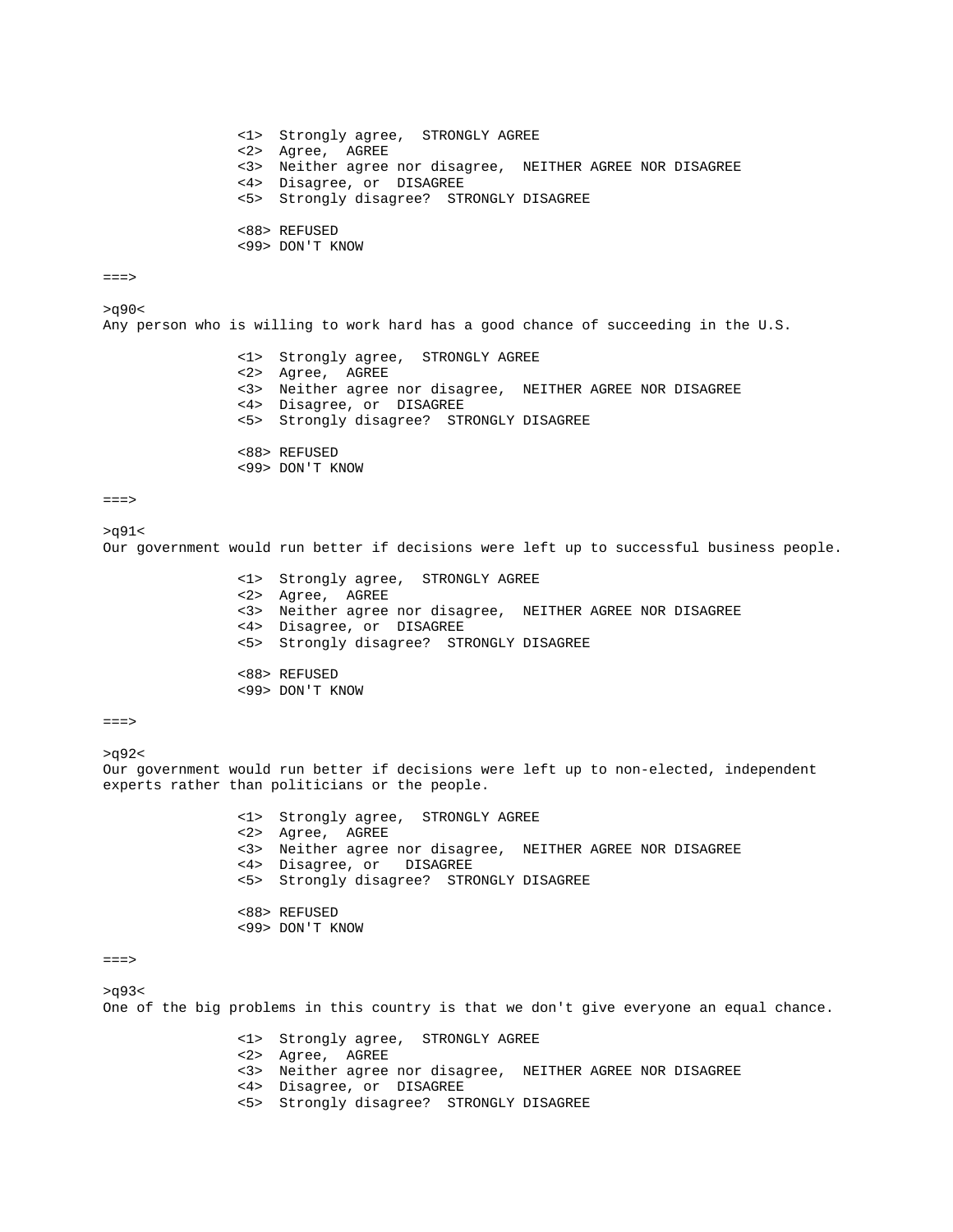<88> REFUSED <99> DON'T KNOW

===>

>q96<

A government that keeps both politicians and the people from having too much direct power is the best kind of government. Would you say you...

> <1> Strongly agree, <2> Agree, <3> Neither agree nor disagree, <4> Disagree, or <5> Strongly disagree? <88> REFUSED

<99> DON'T KNOW

 $==->$ 

>q97<

The U.S. sometimes needs to force other countries to do what is in the U.S.'s best interest.

| <1> Strongly agree,             |
|---------------------------------|
| <2> Agree,                      |
| <3> Neither agree nor disagree, |
| <4> Disagree, or                |
| <5> Strongly disagree?          |
|                                 |
| <88> REFUSED                    |
| <99> DON'T KNOW                 |

===>

>group< Groups in our political system differ in how much power they have. Please tell me if the group I mention has too much, about the right amount, or not enough power.

<1> CONTINUE

===>

>q98< How about the American people?

> <1> Not enough power, NOT ENOUGH POWER <2> About the right amount, or ABOUT THE RIGHT AMOUNT <3> Too much power? TOO MUCH POWER <77> DEPENDS (VOLUNTEERED) <88> REFUSED <99> DON'T KNOW

===>

>q99< How about minority groups?

> <1> Not enough power, NOT ENOUGH POWER <2> About the right amount, or ABOUT THE RIGHT AMOUNT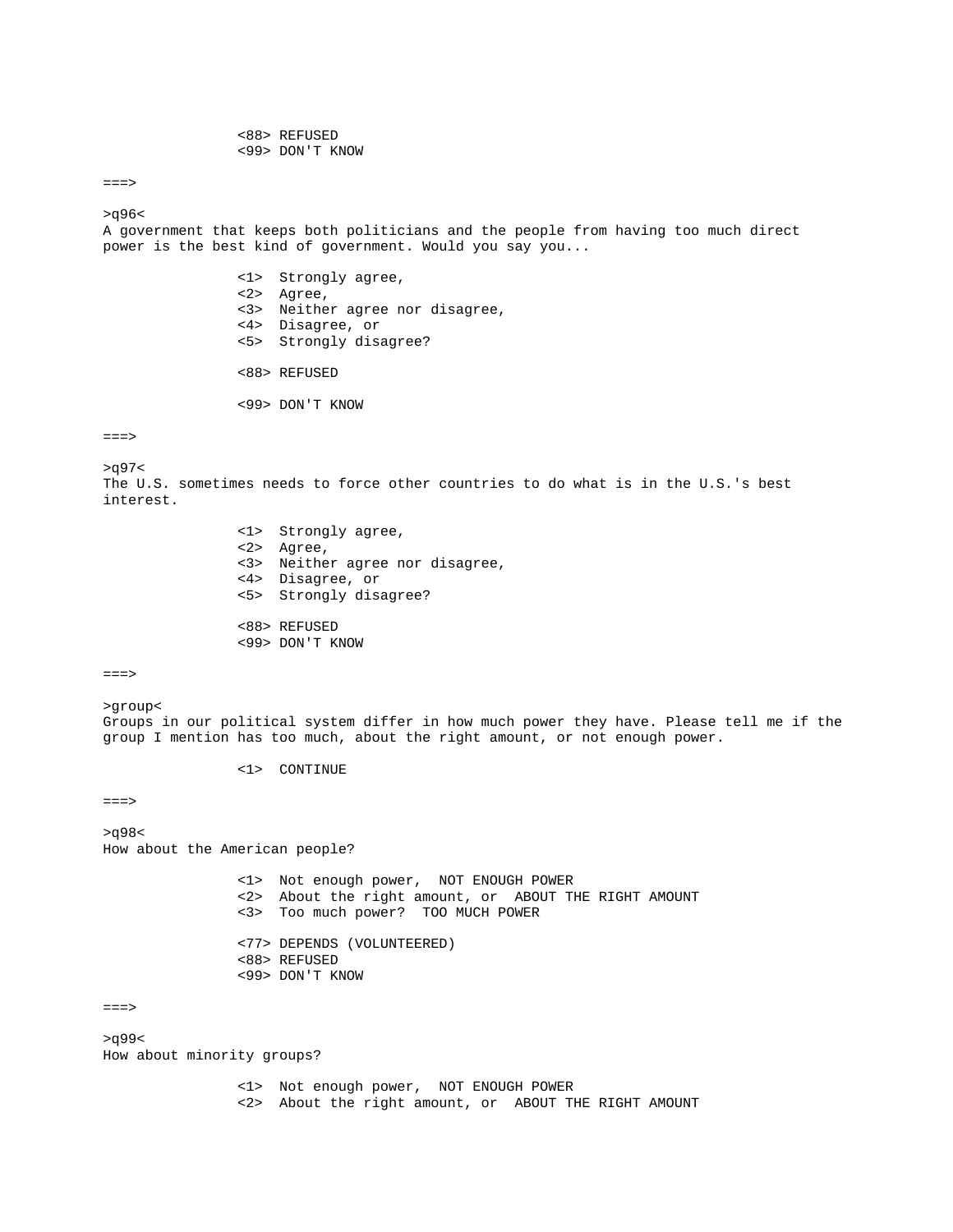<3> Too much power? TOO MUCH POWER <77> DEPENDS (VOLUNTEERED) <88> REFUSED <99> DON'T KNOW

 $==->$ 

>q101< How about foreign interests?

> <1> Not enough power, NOT ENOUGH POWER <2> About the right amount, or ABOUT THE RIGHT AMOUNT <3> Too much power? TOO MUCH POWER <77> DEPENDS (VOLUNTEERED)

 <88> REFUSED <99> DON'T KNOW

===>

>q102< Now I would like you to think about some issues facing people today in this country, none of which can be solved easily or inexpensively. I'm going to name some of these problems, and for each one I'd like you to tell me whether you think we're spending too much money on it, too little money, or about the right amount.

<1> CONTINUE

 $==->$ >q102b< Solving the problems in urban areas. <1> Spending too much, <2> Too little, or <3> About the right amount? <88> REFUSED <99> DON'T KNOW ===> >q102c< Improving the nation's education system? <1> Spending too much, <2> Too little, or <3> About the right amount? <88> REFUSED <99> DON'T KNOW ===> >q102d< Improving the conditions of blacks? <1> SPENDING TOO MUCH <2> TOO LITTLE <3> ABOUT THE RIGHT AMOUNT <88> REFUSED <99> DON'T KNOW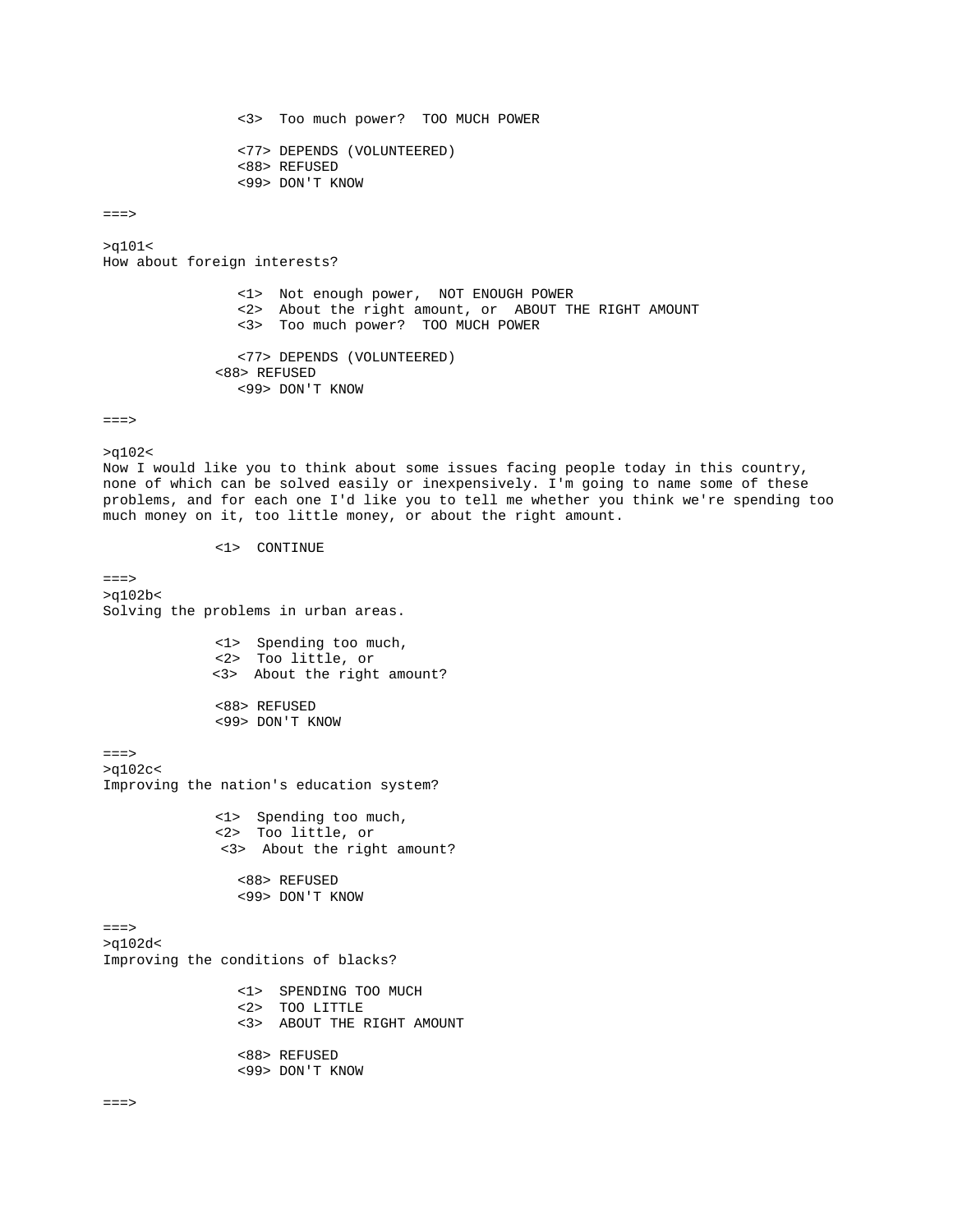>q102e< The military, armaments and defense? <1> SPENDING TOO MUCH <2> TOO LITTLE <3> ABOUT THE RIGHT AMOUNT <88> REFUSED <99> DON'T KNOW  $=$ = $\geq$ >q102f< Foreign aid? <1> SPENDING TOO MUCH <2> TOO LITTLE <3> ABOUT THE RIGHT AMOUNT <88> REFUSED <99> DON'T KNOW  $==->$ >q102g< Welfare? <1> SPENDING TOO MUCH <2> TOO LITTLE <3> ABOUT THE RIGHT AMOUNT <88> REFUSED <99> DON'T KNOW  $=$  $=$  $>$ >q103< Some people believe the U.S. should focus on taking care of things at home. Others believe the U.S. needs to be heavily involved in things going on around the world. What comes closest to your view? Should the U.S. focus on taking care of things at home or should it be involved in what's going on around the world? (IF RESPONDENT SAYS "BOTH," PROMPT WITH: "If you had to choose, would you choose 'focus on things at home' or 'be involved around the world'") <1> FOCUS ON THINGS AT HOME <2> BE INVOLVED AROUND THE WORLD <88> REFUSED <99> DON'T KNOW ===> >figure< Next are a few questions about the government. Many people don't know the answers to these questions for sure, but if there is one you don't know for sure, please tell me your best guess anyhow. <1> CONTINUE  $=$  $=$  $>$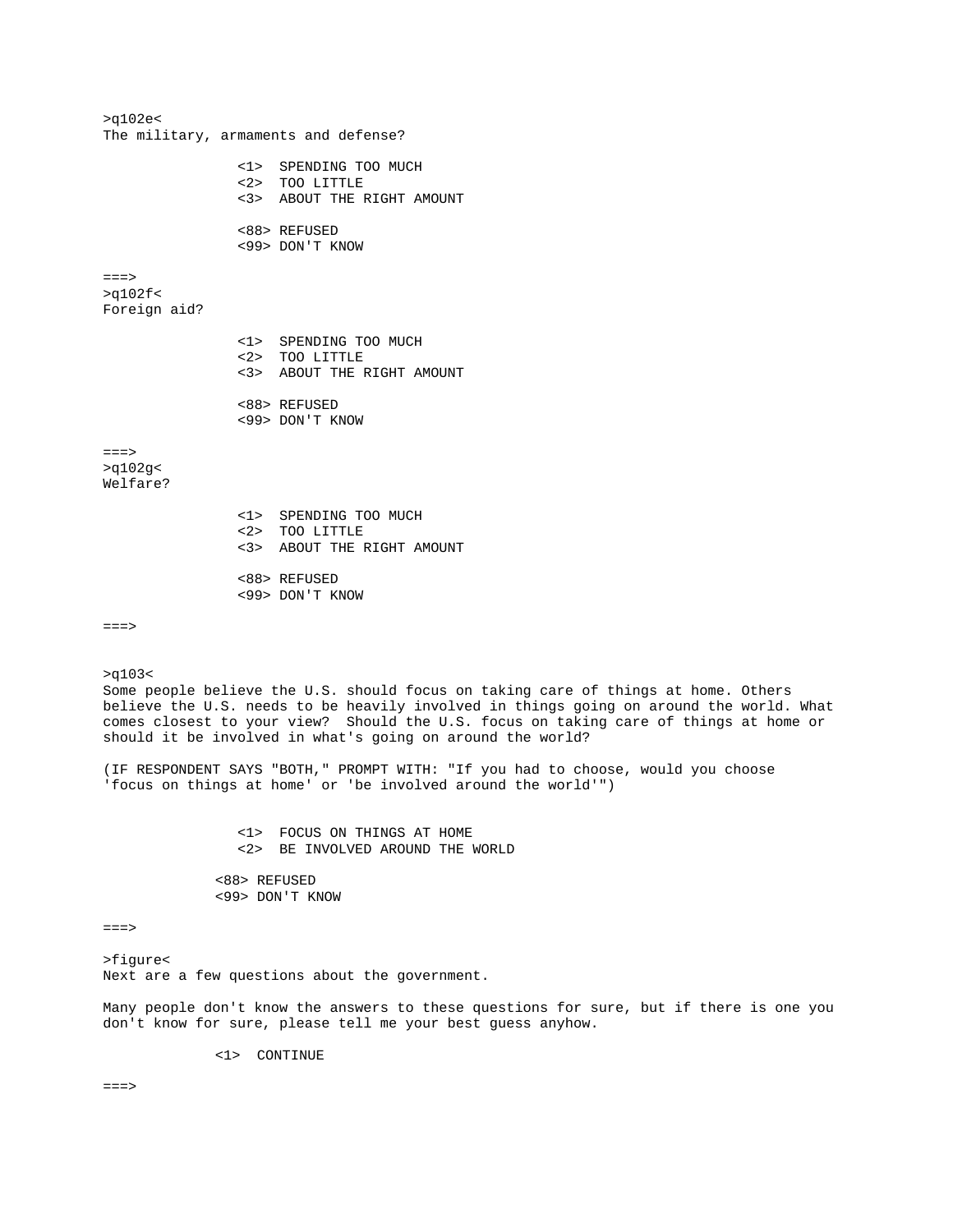>q105< First, I'd like to ask you about Dick Cheney. What job or political office does he now hold? <1> CORRECLY IDENTIFIES CHENEY AS THE VICE PRESIDENT <2> IDENTIFICATION IS INCOMPLETE OR WRONG <88> REFUSED <99> DON'T KNOW  $==->$ >q106< What about Tony Blair? What job or political office does he now hold? <1> CORRECTLY IDENTIFIES BLAIR AS PRIME MINISTER OF THE UNITED KINGDOM/GREAT BRITAIN/ENGLAND; LEADER/TOP MAN/HEAD OF THE UNITED KINGDOM/GREAT BRITAIN/ENGLAND <2> IDENTIFICATION IS INCOMPLETE OR WRONG <88> REFUSED <99> DON'T KNOW  $=$  $=$  $>$ >q107< Who has the final responsibility to decide if a law is constitutional or not? Is it the President, the Congress, the Supreme Court, or don't you know? <1> PRESIDENT <2> CONGRESS <3> SUPREME COURT <88> REFUSED <99> DON'T KNOW  $==->$ >q108< Which party currently has the most members in the U. S. House of Representatives? <1> REPUBLICANS <2> DEMOCRATS <88> REFUSED <99> DON'T KNOW  $==->$ >classfy< Now, I'd like to ask you some other background questions for statistical purposes. <1> CONTINUE

 $=$  $=$  $>$ >q109< Were you born in the United States?

 <1> YES [goto q111] <2> NO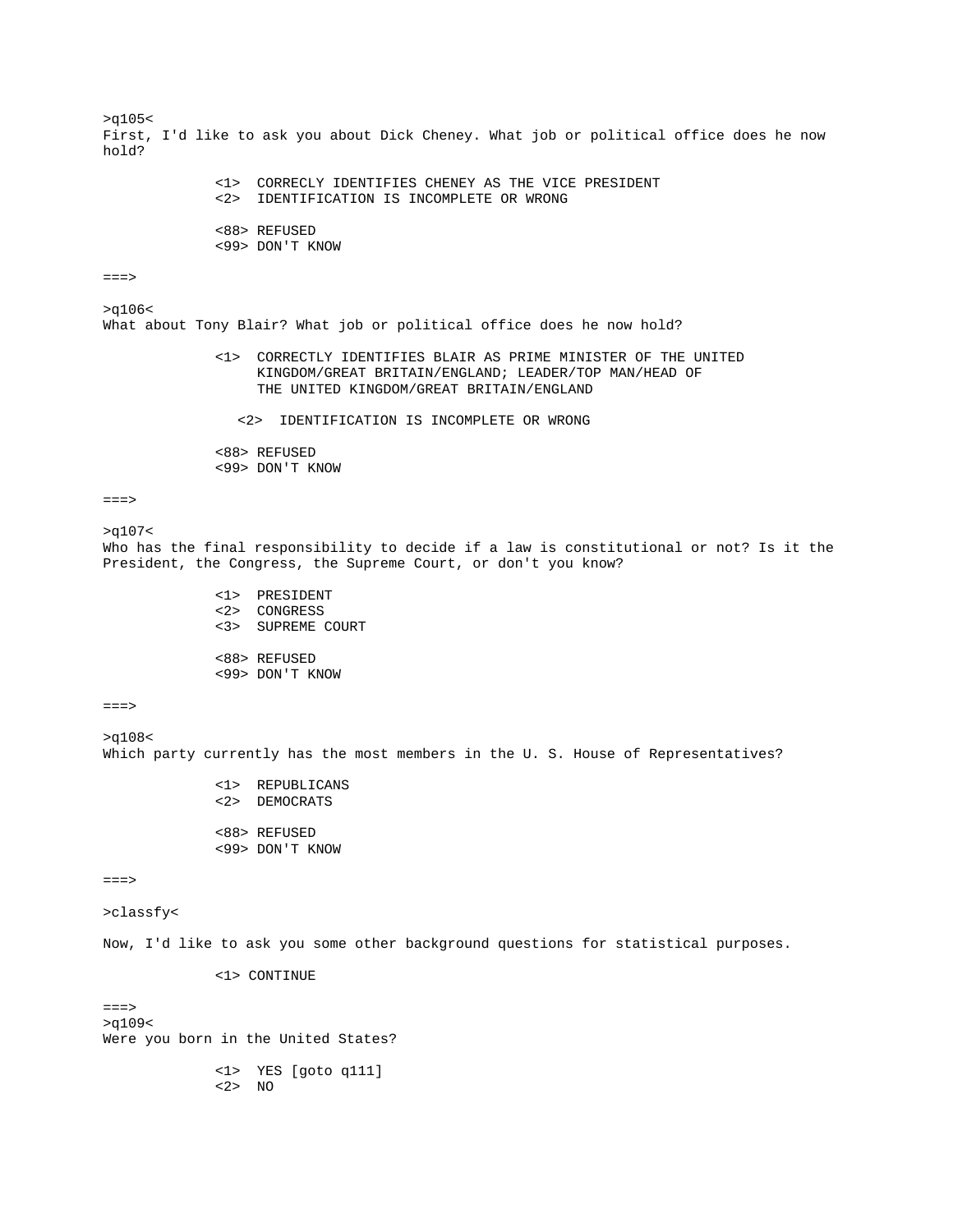```
 <88> REFUSED 
               <99> DON'T KNOW 
==->>q110< 
How many years have you lived in the U.S.? 
                  <1-100> years 
                  <8888> REFUSED 
                  <9999> DON'T KNOW 
===> 
>q111< 
Are you currently registered to vote? 
               <1> YES 
                  <2> NO 
               <3> NOT APPLICABLE/DON'T NEED TO REGISTER 
               <88> REFUSED 
               <99> DON'T KNOW 
==>>q112< 
Did you vote back in the national election in November 2000, when the presidential 
candidates were George W. Bush and Al Gore? 
               <1> YES 
                  <2> NO [goto q114] 
               <88> REFUSED [goto q114] 
               <99> DON'T KNOW [goto q114] 
===> 
>q113< 
Did you vote for Al Gore, the Democrat, or George W. Bush, the Republican? 
                  <1> AL GORE 
                  <2> GEORGE W. BUSH 
                  <4> OTHER (SPECIFY)[specify] 
                  <5> DON'T REMEMBER 
               <88> REFUSED 
               <99> DON'T KNOW 
==->>q114< 
In the past few years, have you contributed money to an individual candidate, a 
political party, a political action committee, or any other organization that supported 
candidates? 
                  <1> YES 
                  <2> NO 
               <88> REFUSED 
               <99> DON'T KNOW
```
 $==->$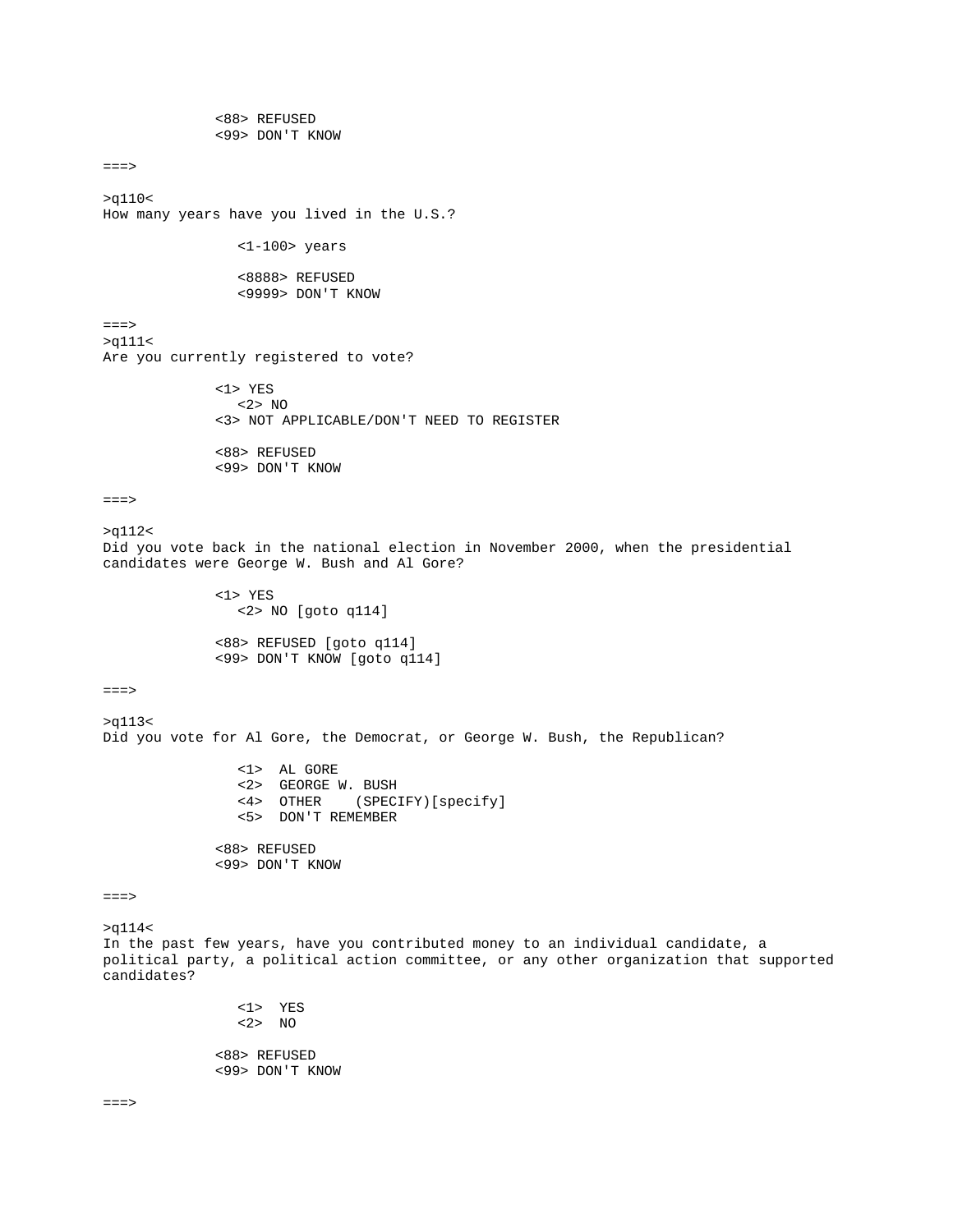>q115< In the past few years, have you contacted an elected official or someone on the staff of an elected official? <1> YES  $<2>NO$  <88> REFUSED <99> DON'T KNOW  $=$  $=$  $>$ >q116< In the past few years, have you taken part in a protest, march, or demonstration on some national or local political issue? <1> YES <2> NO <88> REFUSED <99> DON'T KNOW  $=$  $=$  $>$ >q117< Are you a member of at least one community-betterment organization, such as the PTA (Parent-Teacher Association), the Lions or Sertoma Club, or a charitable-activity group? <1> YES <2> NO <88> REFUSED <99> DON'T KNOW ===> >q118< Are you a member of at least one group involved in political or social affairs, such as a labor union, or an organization, such as the NRA (National Rifle Association) or AARP (American Association of Retired Persons)? <1> YES <2> NO <88> REFUSED <99> DON'T KNOW ===> >q119< How interested are you in politics and national affairs. Are you very interested, somewhat interested, slightly interested, or not at all interested? <1> VERY INTERESTED <2> SOMEWHAT INTERESTED <3> SLIGHTLY INTERESTED <4> NOT AT ALL INTERESTED <88> REFUSED

<99> DON'T KNOW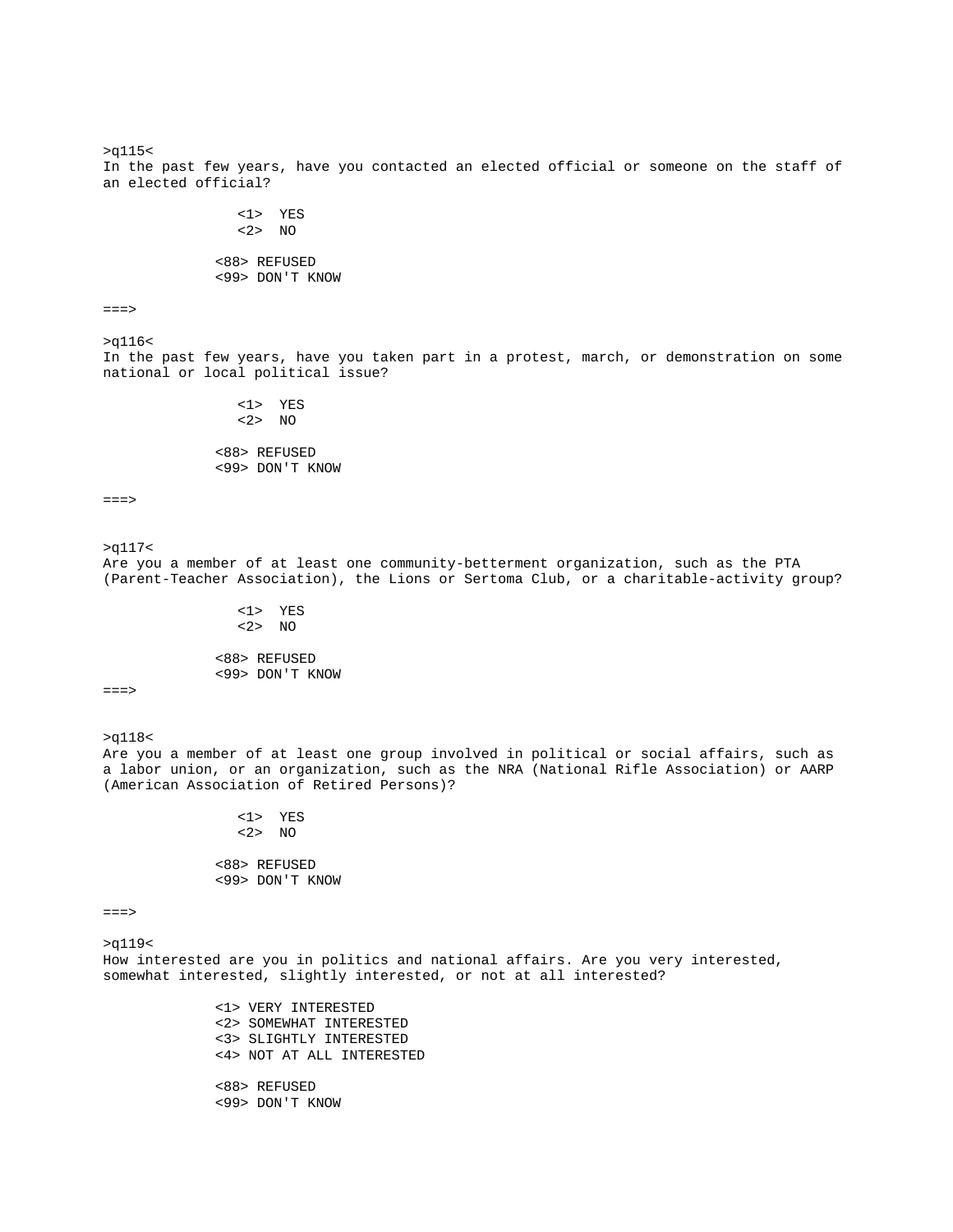$==->$ >q121< Generally speaking, do you think of yourself as a Democrat, a Republican, an Independent, or something else? <1> DEMOCRAT [goto q122] <2> REPUBLICAN [goto q123] <3> INDEPENDENT [goto q124] <4> OTHER/MINOR PARTY (SPECIFY) [specify] [goto q124] <88> REFUSED [goto q124] <99> DON'T KNOW [goto q124]  $==->$ >q122< Would you call yourself a strong Democrat or not a very strong Democrat? <1> STRONG[goto q125] <2> NOT VERY STRONG [goto q125] <88> REFUSED [goto q125] <99> DON'T KNOW [goto q125]  $==->$ >q123< Would you call yourself a strong Republican or not a very strong Republican? <1> STRONG [goto q125] <2> NOT VERY STRONG [goto q125] <88> REFUSED [goto q125] <99> DON'T KNOW [goto q125]  $==->$ >q124< Do you think of yourself as closer to the Democratic or the Republican Party? <1> CLOSER TO DEMOCRATIC PARTY <2> CLOSER TO REPUBLICAN PARTY <3> NEITHER <4> OTHER (SPECIFY)[specify] <88> REFUSED <99> DON'T KNOW ===> >q125< When it comes to politics, some people think of themselves as liberal, and others think of themselves as conservative. How would you describe yourself -- are you . . . <1> liberal, or <2> conservative? [goto q125\_2] <3> MODERATE/MIDDLE OF ROAD/NEITHER [goto q126] <8> REFUSED [goto q126] <9> UNCERTAIN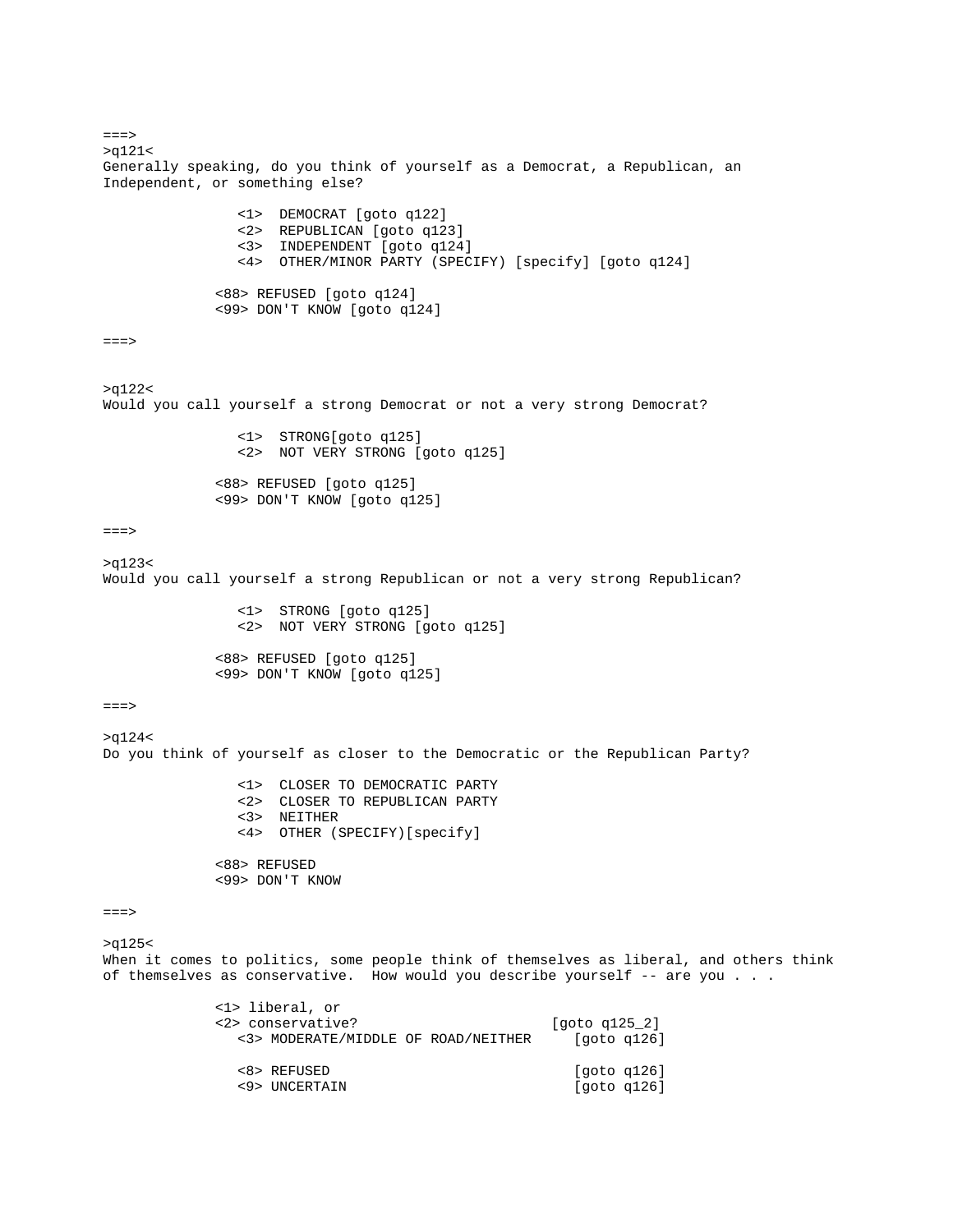===> >q125\_1< Would you say you are . . . <1> somewhat liberal, [goto q126]  $\langle 2 \rangle$  liberal, or <3> extremely liberal? [goto q126] <8> REFUSED/NA [goto q126]  $===>$ >q125\_2<[loc 6/11] Would you say you are. . . <1> somewhat conservative, <2> conservative, or <3> extremely conservative? <8> REFUSED/NA  $==->$ >q126< Now we'd like to ask you about your education. What is the highest grade or year of school you have completed? <1> <2> <3> <4> <5> <6> <7> <8> ELEMENTARY SCHOOL <9> <10> <11> <12> HIGH SCHOOL <13> SOME COLLEGE <14> ASSOCIATES CERTIFICATE/2 YEAR PROGRAM <15> BACHELOR'S DEGREE <16> SOME GRADUATE SCHOOL <17> MASTER'S DEGREE <18> DOCTORATE/ADVANCED DEGREE <88> REFUSED <99> DON'T KNOW  $==->$ >q127<Are you, yourself, of Hispanic origin or descent, such as Mexican, Puerto Rican, Cuban, or other Spanish background? <1> YES <2> NO <88> REFUSED <99> DON'T KNOW ===> >q128< What race or races do you consider yourself? (PLEASE, DO \*\*\*NOT\*\*\* READ CATEGORIES, BUT PLEASE RECORD \*\*\*ALL\*\*\* ANSWERS GIVEN) 1) ALASKAN NATIVE 2) AMERICAN INDIAN/NATIVE AMERICAN 3) ASIAN 41) AFRICAN AMERICAN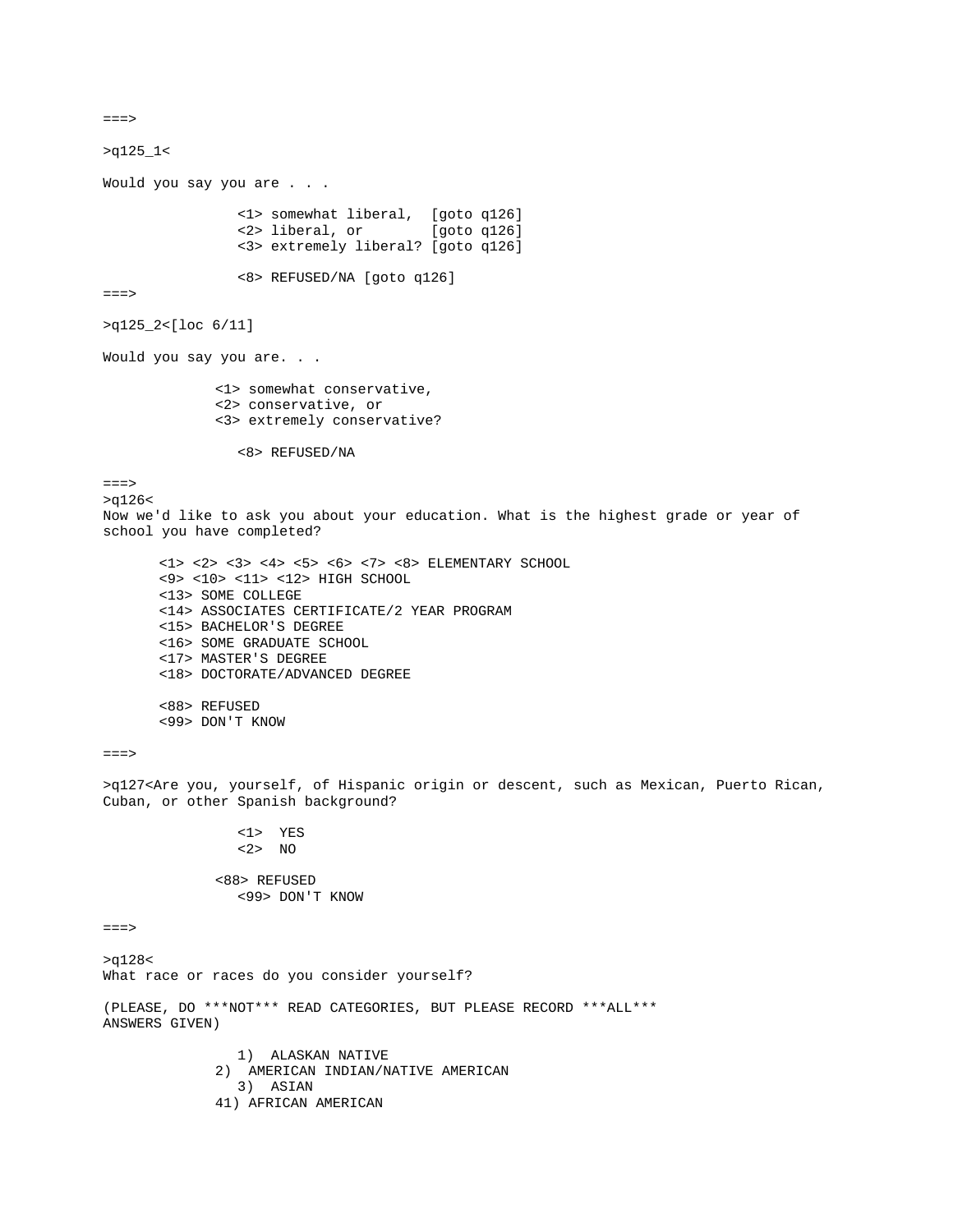42) BLACK

- 5) HISPANIC/LATINO/LATINA/CHICANO/CHICANA
- 6) PACIFIC ISLANDER
- 7) WHITE/CAUCASIAN
- 0) OTHER (SPECIFY)
- 88) REFUSED/DK
- 99) FINISHED, NO OTHER ANSWER GIVEN

 $=$  $=$  $>$ 

## >q129<

Do you consider yourself to be white-Hispanic or black-Hispanic?

 <1> YES, WHITE HISPANIC <2> YES, BLACK HISPANIC <3> NO, NOT WHITE HISPANIC OR BLACK HISPANIC <4> OTHER ANSWER (SPECIFY) [specify] <88> REFUSED <99> DON'T KNOW

#### $==->$

>q130< What is your religious preference, or do you not have one? <1> PROTESTANT <2> CATHOLIC <3> JEWISH <4> MUSLIM <5> ORTHODOX <6> OTHER (SPECIFY)[specify] <7> NONE OR NO PREFERENCE <88> REFUSED <99> DON'T KNOW

```
===>
```
>q131< In what year were you born?

```
 <1880-1983>
```
<8888> REFUSED

## ===>

>q132< And, approximately what was your total household income from all sources, before taxes for 2001?

# OF TOTAL HOUSEHOLD INCOME <0-8888887>

<r> REFUSED [goto q132c]

<u> UNCERTAIN [goto q132c]